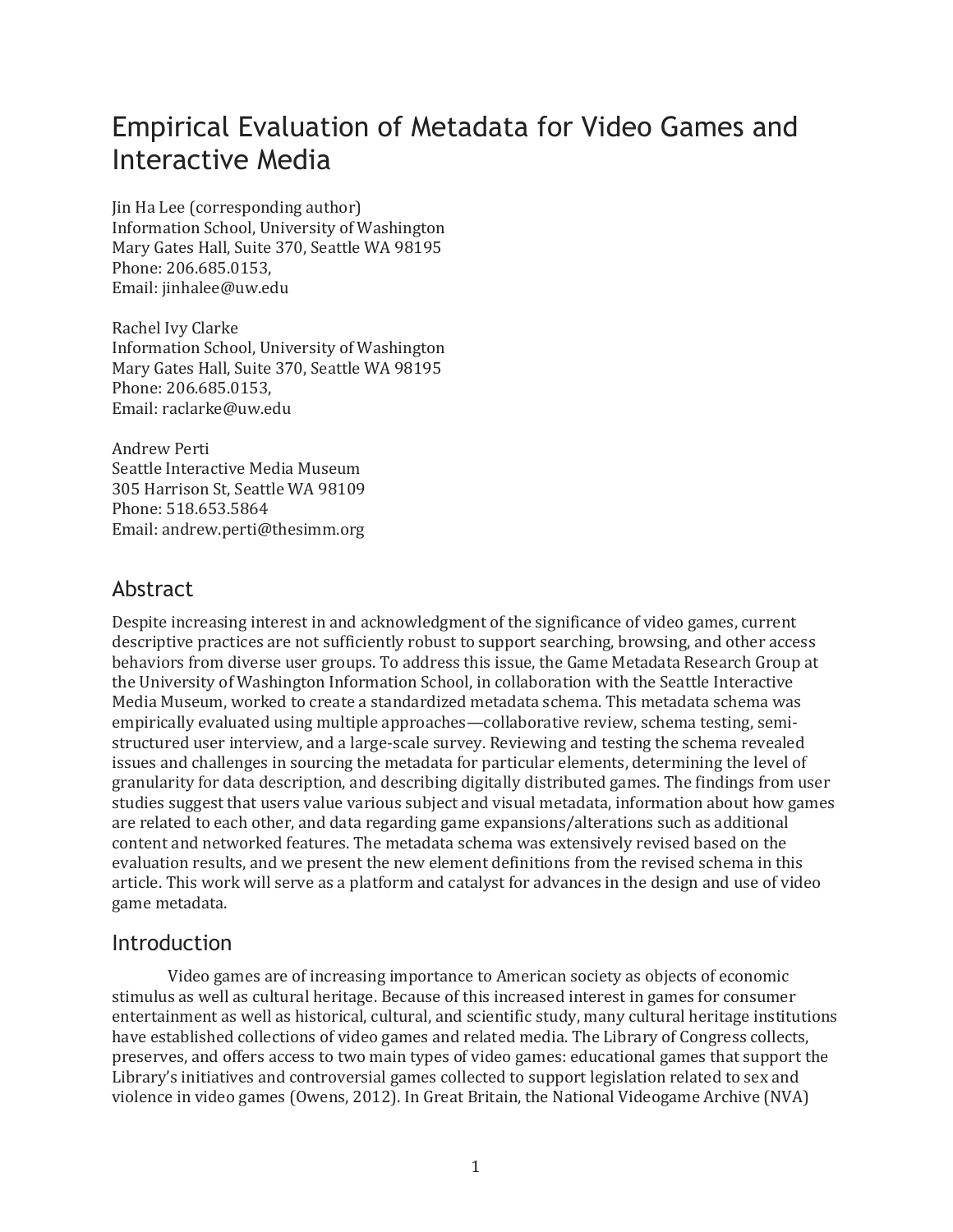focuses on collecting and preserving hardware, original software, design documents, and marketing materials (Newman, 2009). Recently, the British Library began collaborating with the NVA to archive video game-related websites, including screenshots and walkthroughs of games (Crookes, 2012). This related information is valuable to scholars studying games in a social or historical context. Other organizations, such as the Strong National Museum of Play in Rochester, New York, do not collect video games exclusively, but recognize the importance of sharing historical video game information. Their recent exhibit "Atari By Design: From Concept to Creation" used materials on loan from the library and archives at the International Center for the History of Electronic Games, which collects printed materials related to the history of video games and the ways in which they affect how people learn, play, and connect. The exhibit placed design and development materials such as sketches and storyboards alongside original arcade game cabinets to let museum visitors experience the entire process from ideation to gameplay.

These and many other organizations collect, preserve, and circulate video games and interactive media, yet each institution has a unique way of describing them. Public and academic libraries shoehorn video games into their local catalogs, using workarounds in metadata records to differentiate games from other media so that patrons might find them more easily. In the Library of Congress, games are cataloged in the Library's moving images database using metadata designed for motion pictures and sound recordings; however, this solution is still in transition and raises questions about challenges researchers might face trying to find records for games in a database designed primarily for motion pictures that is only available on-site in the Library's reading room. Additionally, current Library of Congress genre headings designed for literature and film are insufficient for video games; they do not adequately describe games in a recognizable way for players or researchers (Owens, 2012). Archives that focus on hardware will also have metadata needs different from those of collections focused on software or print materials. All organizations, regardless of focus, face the challenges of collecting, preserving, and offering access to digitally distributed games, games that have no physical component but exist only in electronic bits accessed through download or streaming from "the cloud." Libraries, archives, and museums need a common, shared metadata standard that covers all aspects of video games – for players, researchers, and curators – that can describe all types of video games, from historic arcade games in cabinets to game apps downloaded on smartphones, in descriptive vocabulary terms that are relevant to games and understandable to users.

To address this issue, the GAMER (GAme MEtadata Research) Group at University of Washington Information School, in partnership with the Seattle Interactive Media Museum (SIMM), has been working on a research project to build a standardized metadata schema and controlled vocabularies for video games since 2011. The objective of our research is to create a robust, mediaspecific metadata schema intended to describe a variety of games, from historical to contemporary, and to serve a variety of use cases to meet the needs of users of the SIMM or other similar cultural heritage organizations. In particular, we seek to answer the following research questions:

1) What kinds of information about video games must be provided to support users' information-seeking activities from their perspective?

2) Is the proposed metadata schema capable of describing a wide variety of games across different genres, formats, platforms, and time periods?

This article reports our efforts to evaluate how well the schema represents and reflects the information needs, behaviors, and language of the user groups for whom it was designed, and whether the current version of the proposed metadata schema is capable of describing all games within the video game domain.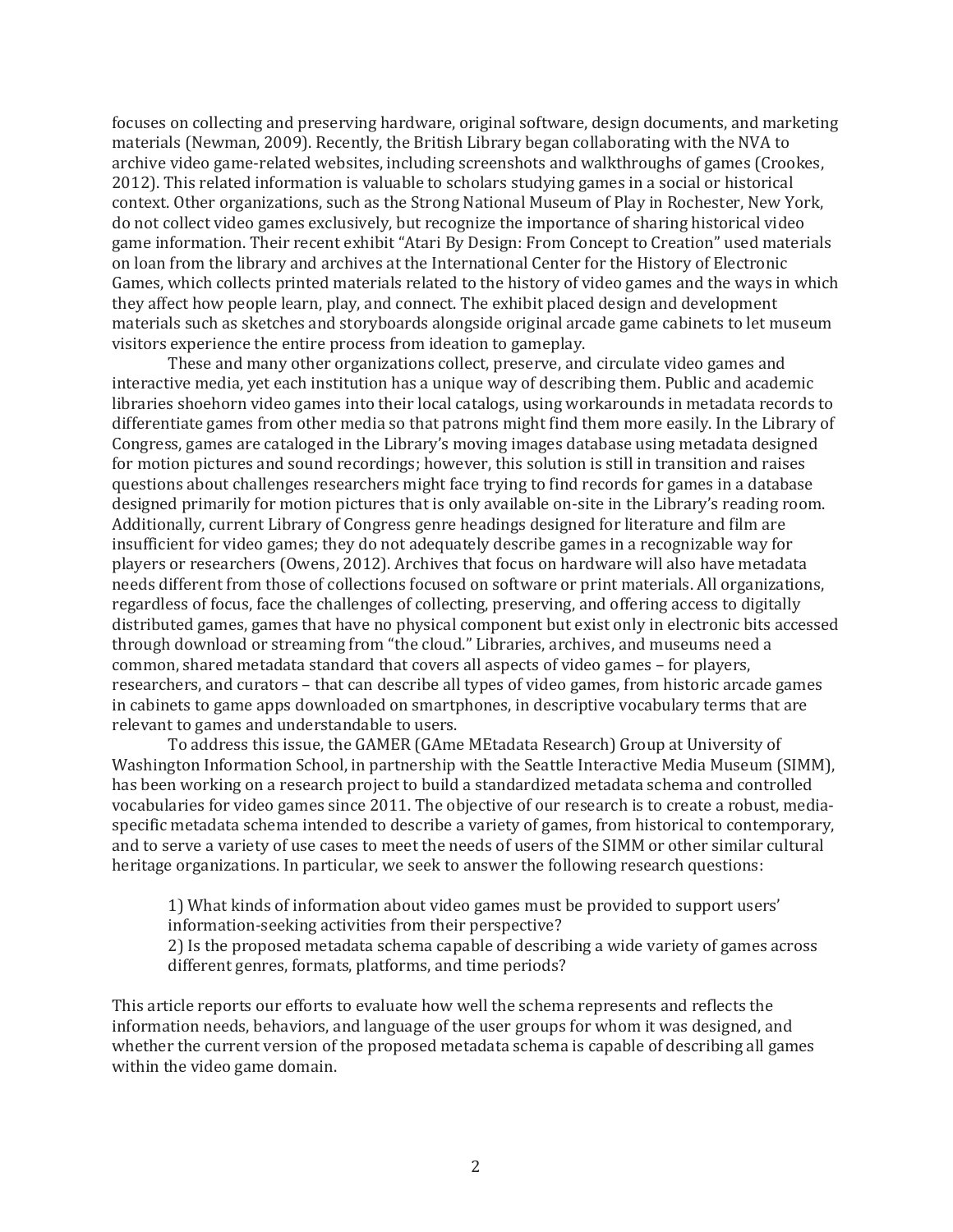#### Relevant Work

#### *Organization and Preservation of Video Games*

In library and information science, a few projects share similar objectives of improved organization and preservation of video games and interactive media. The Preserving Virtual Worlds project was a collaborative research project conducted by the Rochester Institute of Technology, Stanford University, University of Maryland, and University of Illinois at Urbana-Champaign as part of Preserving Creative America, an initiative of the National Digital Information Infrastructure and Preservation Program at the Library of Congress (McDonough et al., 2010). This project focused on preserving older video games and software, and establishing best practices and strategies for game preservation. It laid preliminary groundwork for basic metadata standards, and the final report specifically calls for future work in establishing relationships and entities and states that the project barely scraped the surface for standardized ontologies in this domain (McDonough et al., 2010). Currently the project is in its second phase, focusing on determining significant properties for educational games. Our project involves a wider range of games, from older games to recent digitally downloadable games and game apps on tablets and smartphones, as well as games for entertainment, and incorporates user behaviors and needs beyond preservation. The motivation for our project also stems from a very practical problem: how best to organize and provide access to SIMM's game collection. Thus, one of our future goals is to create a set of metadata records for a large and diverse game collection.

Stanford University Libraries and the National Institute of Standards and Technology, funded by the National Software Reference Laboratory, have also launched a project on the digital preservation of 15,000 software titles, including games, in the Stanford University Libraries1. Their goal is to preserve these titles for use by academic scholars for research purposes. Our project, however, targets a wider range of user personas, representing stakeholders beyond just researchers (Lee, Tennis, Clarke, & Carpenter, 2013b). Twenty-four user interviews from earlier phases of this research investigated game information needs and search/browse behaviors of real users such as players, parents of players, collectors, developers, and curators. The results directly informed the development of our initial metadata schema and encoding schemes. Stanford University Library, in partnership with the University of Santa Cruz, also recently received funding from Institute of Museum and Library Services (IMLS) to develop a metadata scheme for digital games as well as a system for citing in-game events and game states2. We expect that their findings will augment our previous and current research efforts.

Megan Winget led an IMLS-supported video game preservation project centered on studying the creation process and artifacts of the video game industry through observation of and interviews with game developers (Winget & Sampson, 2011). The project specifically focused on supporting the collection and preservation of massively multiplayer online (MMO) games, whereas our work involves all genres of video games for a variety of platforms (i.e., console, handheld, mobile, PC). Rather than focusing on the creation process of a game, our work emphasizes the user experience and describes the game information that is most relevant to users. This is evidenced by several metadata elements such as mood, visual style, plot, and theme, that describe the content or subject of the games.

Additionally, the International Center for the History of Electronic Games is currently testing the functionality of approximately 7,000 games in their collection and video recording old games, supported by IMLS3. The International Game Developers Association Game Preservation Special Interest Group has also advocated for and published on the importance of preserving video games since 2004 (Newman, 2009). We believe that our research effort will augment the impact of these preservation efforts by greatly enhancing access to collections through robust metadata.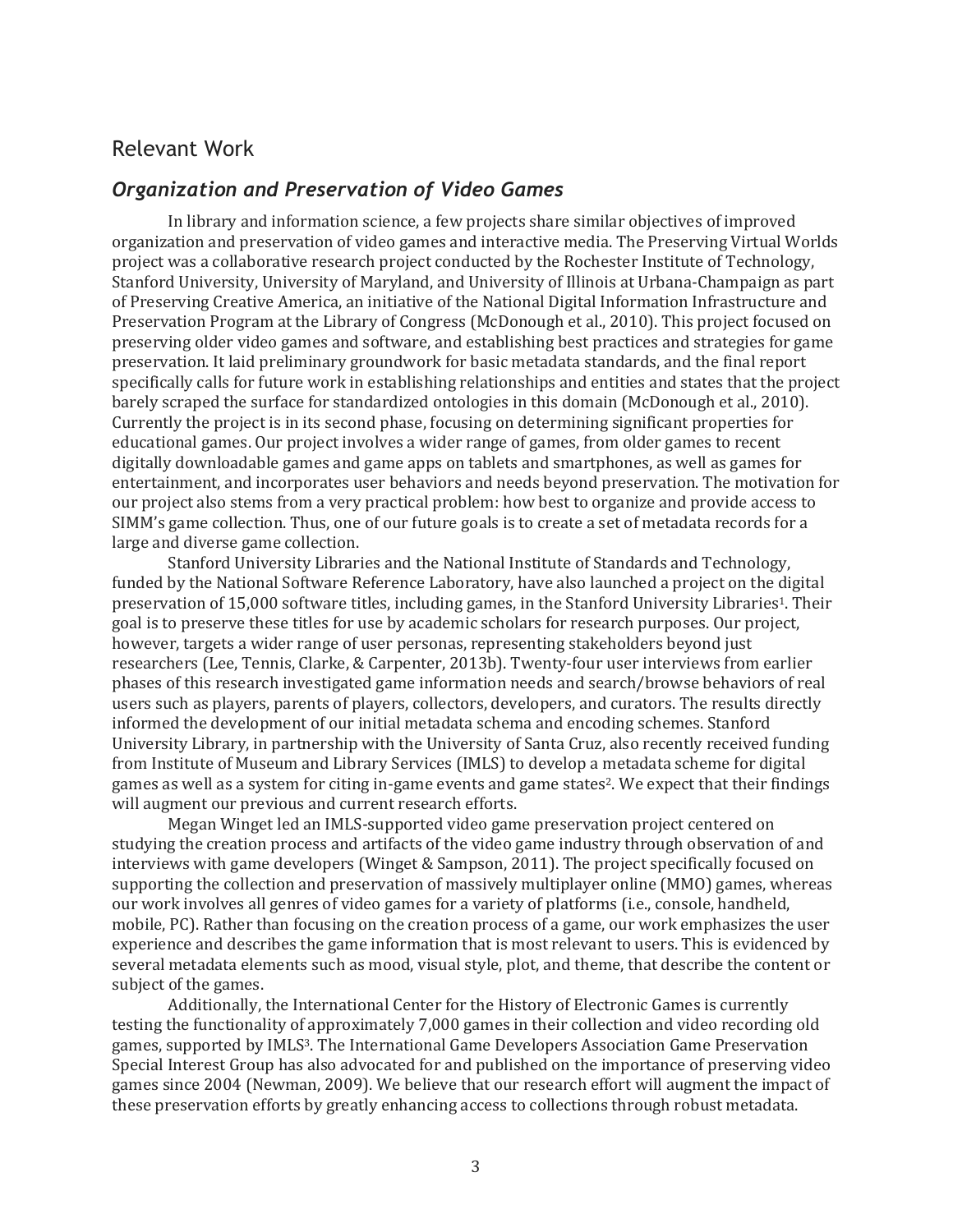#### *Evaluation of Metadata Schemas*

Metadata evaluation is a longstanding topic in library and information science, yet perspectives vary on how to perform such evaluation. Most evaluation seeks to identify and improve metadata quality, but few attempt to define concretely what "quality" entails. Without established conceptual and operational definitions, it is difficult, if not impossible, to evaluate metadata quality (Moen, Steward, & McClure, 1997). In the absence of definitions of quality, scholars and organizations offer different principles that constitute quality metadata. Bruce and Hillmann (2004) compiled seven criteria for metadata quality: completeness, accuracy, provenance, conformance to expectation, logical consistency and coherence, timeliness, and accessibility. National Information Standards Organization (NISO) (2007) identifies "good" metadata as metadata that conforms to community standards; supports interoperability; uses authority control and other content standards; includes clear conditions for and terms of use; supports long-term curation and preservation; and possesses the qualities of authority, authenticity, archivability, persistence, and unique identification. After reviewing multiple studies, Park (2009) notes that completeness, accuracy, and consistency are the most commonly identified criteria for metadata quality. Others do not enumerate lists of criteria but rather summarize quality as "fitness for purpose" (Guy, Powell, & Day, 2004); that is, does the metadata accomplish the purpose it was designed to achieve? For traditional bibliographic collections, the purpose of metadata is typically to allow users to find, identify, select, and obtain materials of interest (IFLA, 2009), and high-quality metadata must accomplish these goals.

However, methods for measuring metadata quality based on these criteria vary. Many studies focus on evaluation at the metadata-creation stage, with a special focus on how to improve quality at the point of entry. Currier, Barton, O'Beirne, and Ryan (2004) found that inaccurate data entry and inconsistent subject vocabularies affected resource discovery. Simple metadata input tools, such as drop-down menus, can significantly improve consistency and therefore improve metadata quality (Greenberg et al., 2001). To evaluate metadata quality after creation, other methods may be used. One typical method is to assess quality through expert review. However, this raises the question of who qualifies as an expert. For many mature metadata standards, such as those in traditional bibliographic description, longstanding communities such as the Program for Cooperative Cataloging (PCC) and the Online Audiovisual Catalogers (OLAC) have come to consensus over time about definitions of quality (Hillmann, 2008). Such communities also benefit from longevity, because experts develop over time. Unfortunately, nascent metadata standards by their very nature do not have such resources. In any event, regardless of length of participation or amount of experience, a reviewer's expertise may still be considered subjective. Another typical method to evaluate metadata quality after creation is to check for consistency in application among multiple metadata creators. Commonly referred to as "interindexer consistency" because of its origins in indexing studies, this method quantitatively measures the degree of agreement between different indexers indexing the same document (Hughes & Rafferty, 2011). When used to evaluate metadata creation, it may not be limited to consistency of subject indexing term application but can address the values for any element(s) in a schema. Historical studies show that agreement ranges vary considerably, possibly resulting from a lack of an agreed-upon definition of what constitutes an exact value match and also the use of different measurement calculations (Hughes & Rafferty, 2011). Although consistency was put forth earlier as a criterion for metadata quality, and interindexer consistency has been looked upon as an indicator of quality (Funk, Reid, & McGoogan, 1983), consistency may also be detrimental (Bloomfield, 2001). After all, what good is consistently applied metadata if the actual value is incorrect?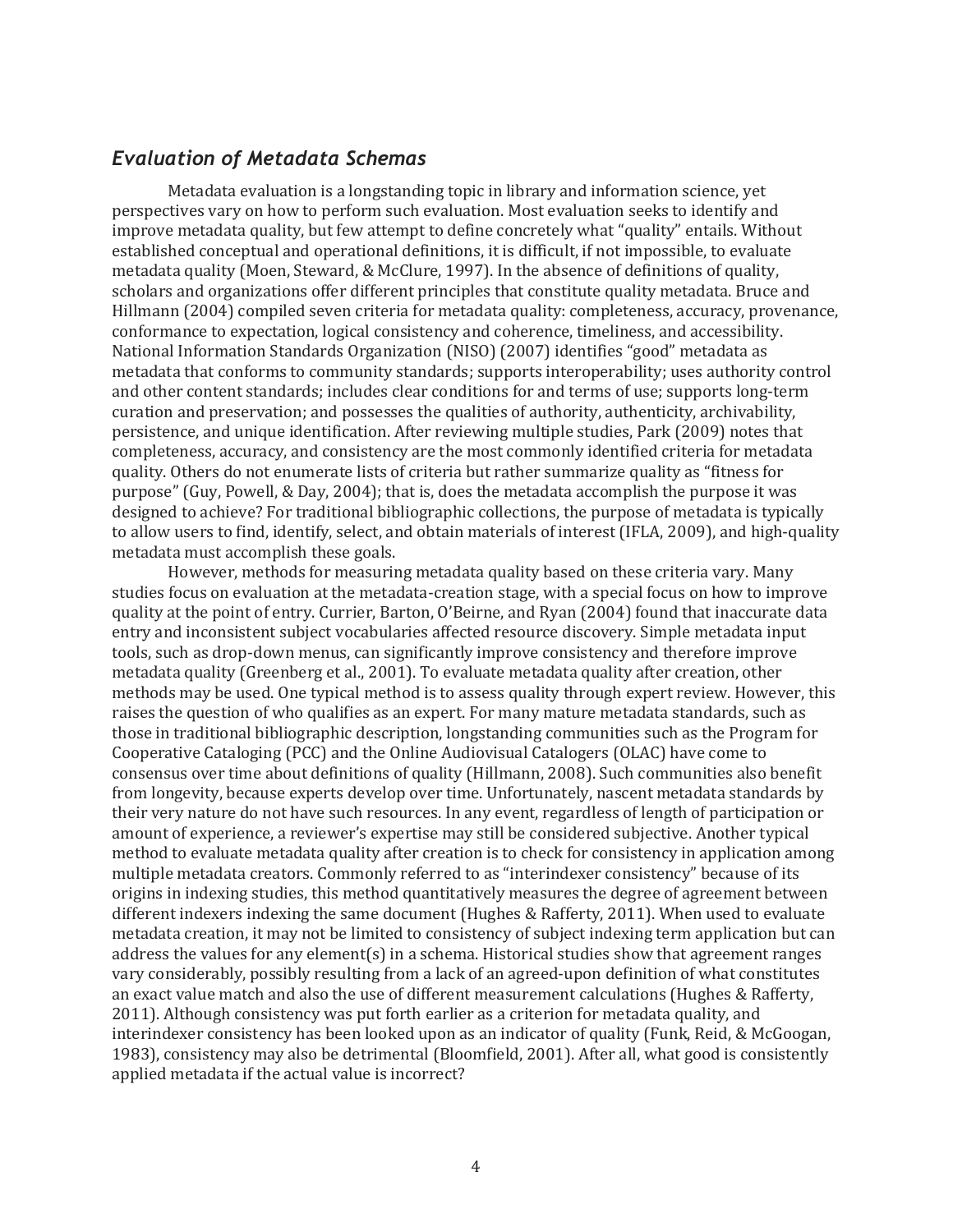It should be noted that these evaluation techniques—as with most methods of metadata evaluation in general—were designed to evaluate descriptive metadata; that is, recorded descriptive values as opposed to elements of a schema or a schema as a whole. Even less is written about how to evaluate a schema as a holistic entity. One technique is to compare it with other schemas, such as Beak and Olson's (2011) comparative analysis of a standard bibliographic metadata schema with a metadata schema specifically designed for children. Such an analysis was able to highlight missing elements as well as elements directly supporting children's informationseeking behavior, thus increasing access points for children in system implementation. Other methods evaluate the entirety of a metadata schema by implementing it in a functional system and testing it in situ. For example, Shukair, Loutas, Peristeras, and Sklarβ (2013) developed a federated metadata schema for e-government and sought user feedback on the schema through its deployment via a user interface portal. Although the study reports positive user responses, it is difficult to determine whether the success was due to the schema itself or the design of the user interface through which it was presented. No metadata schema is likely to be used without some sort of interface layer, so the effect of the interface design must always be taken into consideration.

This study evaluates our metadata schema by employing two methods: (a) schema testing by creating sample metadata records of a test collection of video games and (b) user evaluation of the schema through multiple data collection methods. These are discussed further in the Study Design and Methods section.

## Current Status of the Project

Since the inception of the video game metadata schema development by GAMER and SIMM in 2011, we have attempted to incorporate the strengths of all of the previously described evaluation methods where applicable. To ensure that we are reflecting as much domain expertise as possible, we conducted part of this research project in the form of a graduate-level course. It is almost impossible for any single person to have a comprehensive understanding of video games and interactive media across multiple platforms, genres, and time periods, so it was essential that we involve as many video game experts and enthusiasts as possible in the research process. In total, 21 people, including students, domain experts, and metadata professionals, participated in phase I of the project; 18 in phase II; and 15 in phase III. Table 1 outlines our previous and current research efforts for this project.

| <b>Timeline and Goals</b>                                      | <b>Methods and Activities</b>                                                                                                                           | <b>Outcomes</b>                                                                                        |  |
|----------------------------------------------------------------|---------------------------------------------------------------------------------------------------------------------------------------------------------|--------------------------------------------------------------------------------------------------------|--|
| Phase I (2011-2012)                                            | Domain analysis: Examined how video                                                                                                                     | 16 CORE elements                                                                                       |  |
| Establish the core set<br>of elements for a                    | games are organized in current systems<br>and collected video game metadata<br>elements                                                                 | identified and defined.                                                                                |  |
| metadata schema                                                | <b>Personas:</b> Evaluated the collected<br>metadata elements from domain analysis<br>based on six personas                                             |                                                                                                        |  |
| Phase II (2012-2013)<br>1) Establish the<br>recommended set of | Domain analysis: Continued to explore<br>more game websites to collect additional<br>elements and terms that can be used for<br>controlled vocabularies | 1) 46 REC (recommended)<br>elements (including<br>CORE16) identified and<br>defined based on user data |  |
| elements for a<br>metadata schema                              | User interview: Selected which metadata<br>elements are important to users based on<br>the in-depth interviews of 24 gamers                             | and facet analysis results.                                                                            |  |

| TABLE 1. Overview of the Previous and Current Research Efforts |  |  |  |  |  |  |  |
|----------------------------------------------------------------|--|--|--|--|--|--|--|
|----------------------------------------------------------------|--|--|--|--|--|--|--|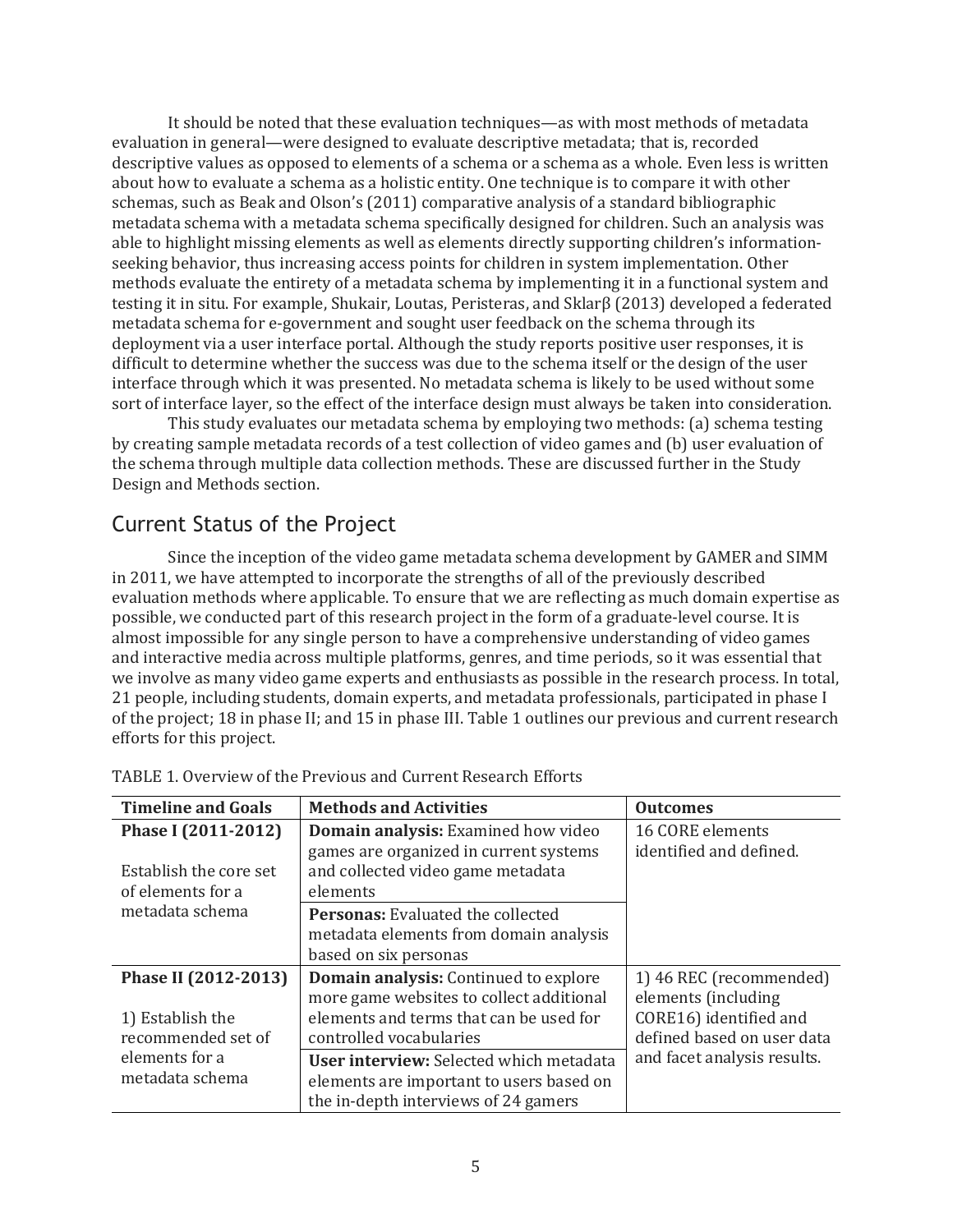| 2) Develop encoding<br>schemes (controlled<br>vocabularies) for<br>select elements | Facet analysis: Conducted a facet<br>analysis on select elements and defined<br>the facets and foci                                        | 2) New controlled<br>vocabularies created for<br>17 elements.                                       |  |
|------------------------------------------------------------------------------------|--------------------------------------------------------------------------------------------------------------------------------------------|-----------------------------------------------------------------------------------------------------|--|
| Phase III (2013-<br>2014)<br>Review and evaluation                                 | <b>Collaborative review: Collaboratively</b><br>analyzed and revised the current<br>metadata schema and controlled<br>vocabularies         | 1) CORE and REC<br>metadata sets thoroughly<br>revised based on the<br>additional user data and     |  |
| of the current schema                                                              | Schema testing: Created metadata<br>records of 65 sample games in order to<br>test the applicability of the schema                         | feedback from metadata<br>record creators.                                                          |  |
|                                                                                    | <b>User interview:</b> Conducted 32 additional<br>interviews focusing on personas other<br>than gamers to gather feedback on the<br>schema | 2) Controlled vocabularies<br>for eight elements also<br>revised and new<br>controlled vocabularies |  |
|                                                                                    | <b>Survey:</b> Conducted a large-scale survey<br>collecting 1,257 responses to obtain more<br>generalizable results                        | created for two additional<br>elements.                                                             |  |

In phase I, we conducted an extensive domain analysis using empirical data currently describing video games (Lee, Tennis, & Clarke, (2012). We used existing information sources (i.e., a variety of video game-related websites and catalog records from sources such as Mobygames, Giantbomb, Allgame, Gamefaqs, Gamespot, IGN, Wikipedia, WorldCat, and Amazon) to understand how the domain has been shaped, how it is currently described, and where gaps appeared. We also developed six different personas—archetypes representing the needs, behaviors, and goals of a particular group of users (Cooper, 1999)—epitomizing the most common types of people interested in games. The six personas developed were representing game player, parent of youth game player, nostalgic collector, academic scholar, game developer/designer, and curator/librarian (Lee et al., 2013b). Based on these personas and several use scenarios, we evaluated the 61 elements and identified the 16 core elements deemed to be most useful for all user personas. These elements were further evaluated and revised based on cataloging sample games. More detailed information on our research activity in phase I can be found in Lee et al. (2013b).

In phase II, we established the recommended set of elements for a metadata schema (Lee, Cho, Fox, & Perti, 2013a) and began developing encoding schemes/controlled vocabularies for select elements (Donovan, Cho, Magnifico, & Lee, 2013; Lee, Karlova, Clarke, Thornton, & Perti, 2014b). In addition to the core 16, 30 additional elements were recommended to describe video games to the level of thoroughness useful to the various user groups. As we began to develop vocabularies for many of these elements, it became evident that metadata from extant sources significantly vary with regard to the types and granularity of the terms. For example, most websites did not provide definitions for genre labels, and those that did were not consistent with definitions from other sites. We also found that information sources varied widely in terms of reliability and availability. Dates and features varied, and descriptions of features were often colored by subjective marketing propaganda. Definitions and differences between "developer" and "publisher" were unclear. Differentiating among various editions of games was extremely challenging as a result of releases of the same game in multiple regions or for multiple consoles or systems, as well as special "collector's editions" or other limited special releases. Finding information on previous versions of digitally distributed games such as game apps for smartphones or tablets was also exceedingly difficult (Lee, Clarke, & Perti, 2014a).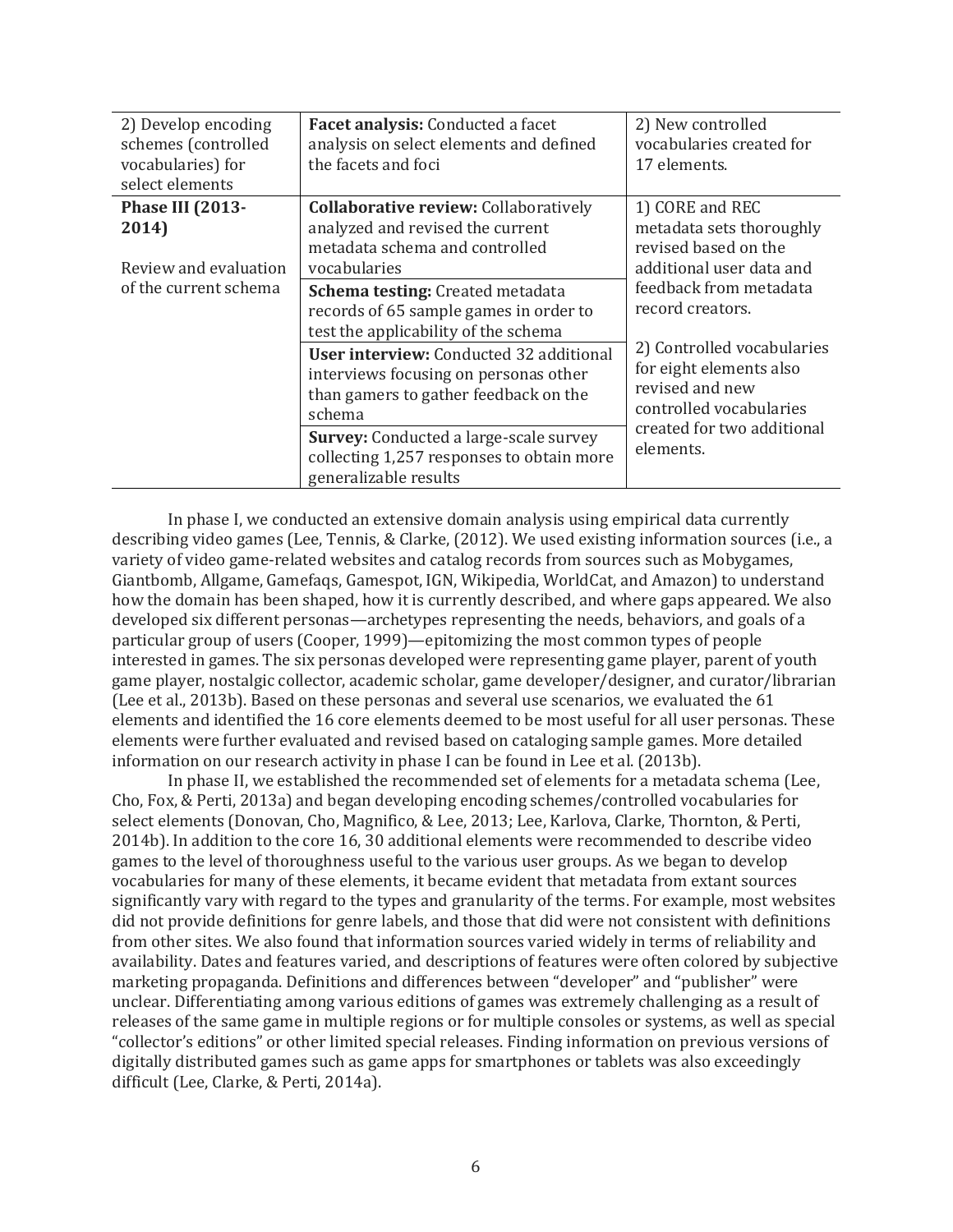In the current phase of the study, phase III, we focused on revising and evaluating the current schema and controlled vocabularies. There were two concurrent research streams: (a) refining the schema as a group and testing its applicability using sample games and (b) gathering user feedback on the schema through interviews and a large-scale online survey. More detailed discussion on research activities from phase III is provided in the following section.

## Study Design and Methods

#### *Refining and Testing the Schema*

*Collaborative review.* The previous metadata work from phases I and II was revised through an iterative and collaborative expert review process. Each student independently wrote up his feedback on the initial list of personas, the elements and structure of the schema, and the controlled vocabularies, guided by personal expertise and experience with video games. To the method of expert review, we added a level of collaborative consensus, in which summary of the feedback was reviewed by the group, and every aspect was discussed until a convergence of views was achieved. As a result, new elements were included to make the schema more pertinent to digitally distributed games (Lee et al., 2014a). All definitions were refined, and instructions for identifying and extracting the metadata values were written for each element. Several controlled vocabularies were revised and two new vocabularies were created.

*Schema testing.* The schema and encoding schemes (syntax and vocabulary) were further evaluated by applying them to examples of video games to create sample metadata records of those games. These records were created by the students participating in the course. The students had a wide range of experience in cataloging (from novices to professionals) as well as gaming experience (from casual to dedicated gamers). As a group, they cataloged a total of 65 sample games which consisted of traditional console games for a variety of platforms, digitally distributed game apps, and flash-based games. The full list of sample games cataloged is provided in the Appendix (Table 6). Each game was cataloged twice according to the schema, once each by two different students. The results from comparing the two metadata records created for each game in conjunction with feedback from the students allowed us to identify successes, issues, and areas for improvement.

#### *User Evaluation of the Schema*

*User interviews.* In addition to the previous 24 interviews, we interviewed 32 participants, all over 18 years old, who find, play, purchase, collect, and recommend video games, to investigate their current practices. Unlike the case for phase II, in which the researchers focused mostly on interviewing gamers, in phase III the interviewees represented a wider range of user groups: three casual gamers, five avid gamers, four parents of youth players, six game collectors, five game industry professionals, six curators/librarians managing video game collections, and three scholars conducting game research. Interviewees were recruited by snowball sampling. Gamers were initially recruited via the SIMM's public exhibition and librarians via the American Library Association (ALA)'s annual conference and the Young Adult Library Services Association listserv. Scholars, employees, and parents were recruited via researchers' personal connections and references. Collectors were recruited via game-related forums. The interview protocol included specific questions about gaming experiences, game-related information needs and search behaviors, feedback on the current metadata schema, and so on. We were also interested in exploring what participants had to say about games. Interviews for some user groups had specific questions (e.g., librarians, people in game industry, parents, scholars). All the interviews were conducted between July and October 2013, in person, over the telephone, or on Skype. Each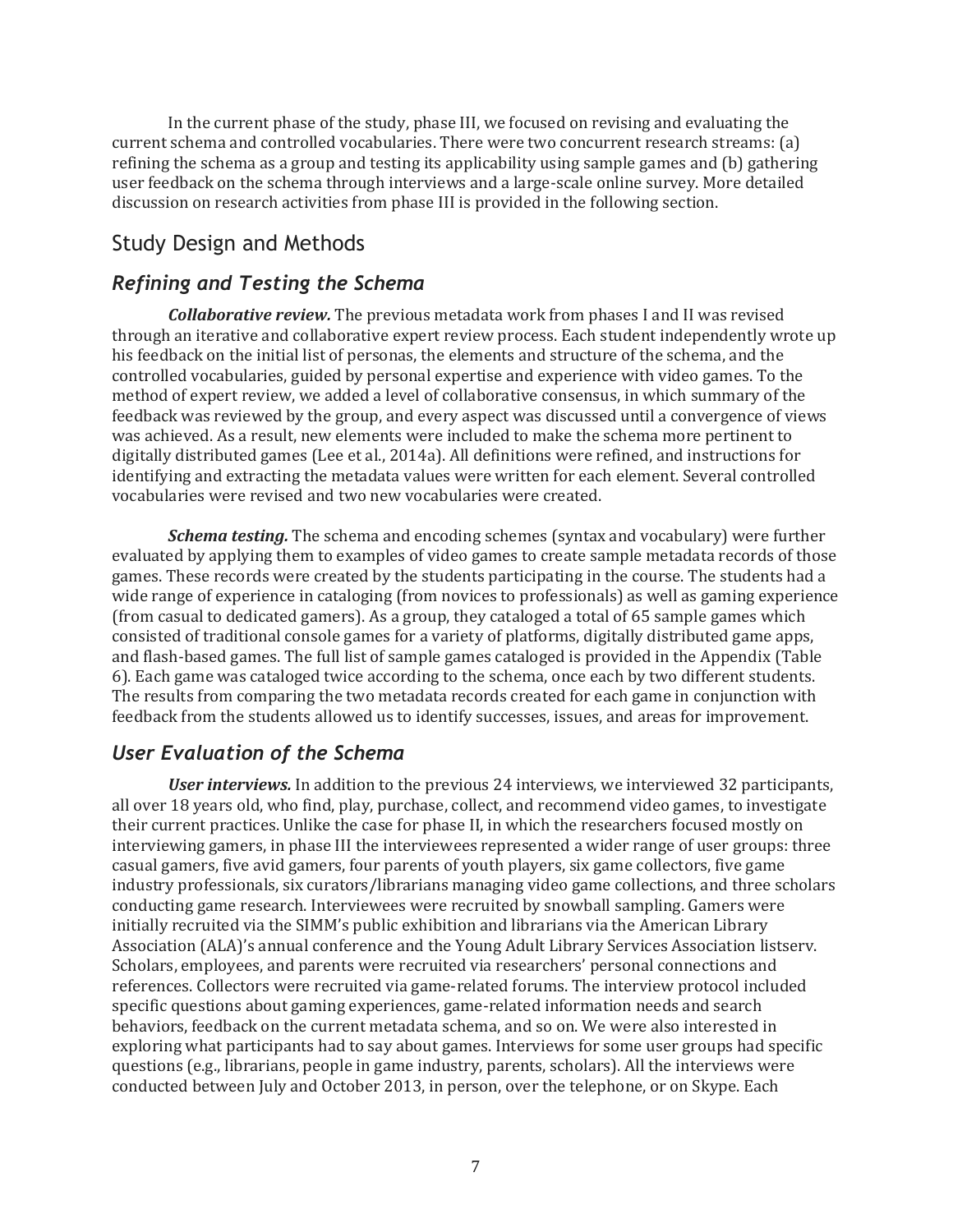interview lasted for approximately 45 minutes to 1 hour. Each interviewee was compensated with a \$20 Amazon gift card for their participation.

Interviews were fully transcribed and analyzed to obtain a detailed qualitative description of behavior surrounding video game use, purchases, recommendations, organizational needs, and game seeking. The code book contained codes for various aspects, such as user behaviors, gamerelated resources, and appeal factors. The code book was created through an iterative coding process. Initially, we selected a subset of interview transcripts from which we developed a preliminary code book. Using this code book, two coders independently coded the transcripts once. A series of meetings discussing the code revisions followed. Using the revised code book that resulted from these meetings, the two coders reviewed and recoded the transcripts. Afterward, a third party reviewed all the coding work, identifying any issues and/or inconsistencies in applying the codes. The instances of questionable code applications were discussed among all three (i.e., two coders and the third-party reviewer) until consensus was reached. More detailed description of the coding process as well as a full discussion of findings is provided in another article in preparation (Lee, Clarke, & Rossi, in preparation). The current article will focus primarily on user feedback with regard to the metadata.

*Survey.* We conducted a large-scale online survey asking 23 questions regarding users' gaming experience and game-related information needs and behaviors and five demographic questions. The objectives were to determine game-related information needs and behaviors that are commonly shared by a substantial number of users and to identify which information features are perceived as useful. Through this survey, we sought to validate our previous findings from interviews among a larger population.

The questionnaire consisted of five sections: (a) questions about gaming experience, (b) questions about physical games, (c) questions about digital games, (d) game-related information needs and search behaviors, and (e) demographics. The survey was administered via LimeSurvey, an online questionnaire tool, hosted on the University of Washington Information School's server.

Participants were limited to people over the age of 18 years who played video games. No specific game-playing behavior was necessary to participate in the survey (i.e., participants did not have to play a certain number of games or hours per week to participate). Participants were recruited through a variety of physical and online communication platforms, including various game-related mailing lists (e.g., ALA Connect - Games and gaming group, ATLUS forum); Facebook groups (e.g., International Game Developers Association, Extra Credits); UW iSchool student, faculty, and staff mailing lists; UW iSchool Research Fair; researchers' social networks; and so on. Many users on Facebook and other social media sites chose to share or forward links to their friends and various communities as well. The limitation on generalizing the findings of this survey to a larger population of gamers because of the sampling method should be noted. Participants were given the option of entering a raffle to win a total of \$200 worth of Amazon gift cards.

The survey was active for approximately 7 weeks from November 19, 2013, to December 30, 2013. In total, 2,163 respondents participated in the survey; of those, 1,257 completed the survey. Participants took an average of 20 minutes and 49 seconds to complete the survey.

#### Findings and Discussion

#### *Overview*

This section provides a summary of our findings from conducting a collaborative review, testing the schema, and analyzing the user feedback provided through an online survey and interviews. We describe each of the issues identified followed by an explanation of the changes made to the schema to address those issues.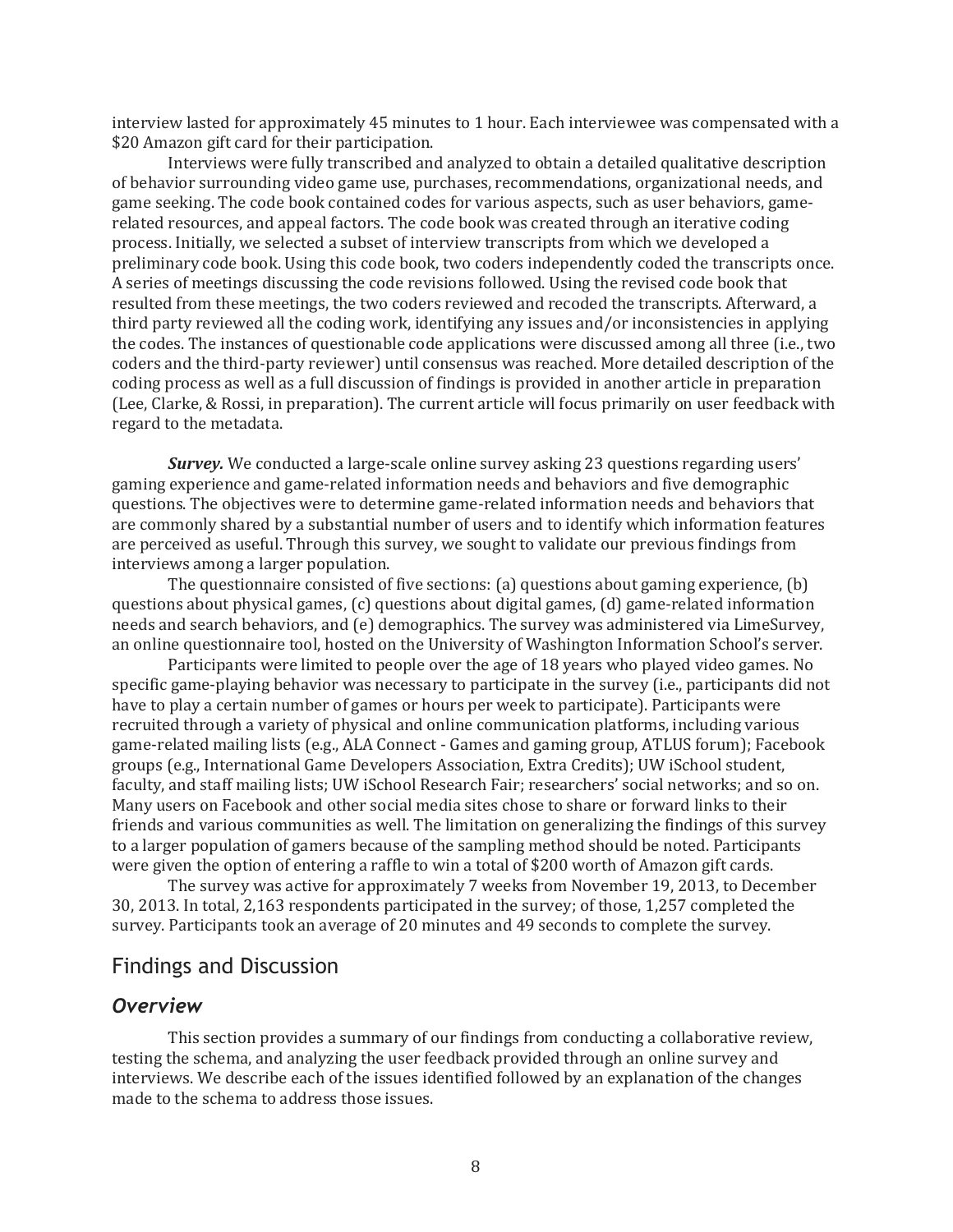In the survey, we asked the users what information about games is most useful to them for games they are currently playing and also when they are looking for new games to play. Table 2 shows the complete list of metadata elements<sup>4</sup> sorted by the proportion of positive responses. The count in the sixth column represents the number of responses stating that the particular element is useful for at least one of the two cases (i.e., for games currently playing or in seeking new games).

|                              | Games<br>currently | Percent<br>$(N=1257)$ | Seeking<br>new | Percent<br>$(N=1257)$ | Count | Percent<br>$(N=1257)$ |
|------------------------------|--------------------|-----------------------|----------------|-----------------------|-------|-----------------------|
|                              | playing            |                       | games          |                       |       |                       |
| Price                        | 245                | 19.5%                 | 998            | 79.4%                 | 1034  | 82.3%                 |
| Platform                     | 594                | 47.3%                 | 956            | 76.1%                 | 1026  | 81.6%                 |
| Genre                        | 589                | 46.9%                 | 930            | 74.0%                 | 996   | 79.2%                 |
| Series                       | 533                | 42.4%                 | 881            | 70.1%                 | 953   | 75.8%                 |
| Style                        | 528                | 42.0%                 | 864            | 68.7%                 | 922   | 73.3%                 |
| Gameplay videos              | 510                | 40.6%                 | 798            | 63.1%                 | 895   | 71.2%                 |
| Plot/Narrative               | 636                | 50.6%                 | 758            | 60.3%                 | 893   | 71.0%                 |
| Franchise/Universe           | 476                | 37.9%                 | 801            | 63.7%                 | 859   | 68.3%                 |
| Theme                        | 505                | 40.2%                 | 776            | 61.7%                 | 843   | 67.1%                 |
| Mood/Affect                  | 543                | 43.2%                 | 738            | 58.7%                 | 838   | 66.7%                 |
| Title                        | 643                | 51.2%                 | 599            | 47.7%                 | 822   | 65.4%                 |
| System requirements          | 394                | 31.3%                 | 728            | 57.9%                 | 797   | 63.4%                 |
| Developer                    | 307                | 24.4%                 | 730            | 58.1%                 | 774   | 61.6%                 |
| Setting                      | 427                | 34.0%                 | 641            | 51.0%                 | 717   | 57.0%                 |
| Format                       | 389                | 30.9%                 | 619            | 49.2%                 | 716   | 57.0%                 |
| <b>Trailers</b>              | 156                | 12.4%                 | 690            | 54.9%                 | 713   | 56.7%                 |
| Number of players            | 453                | 36.0%                 | 586            | 46.6%                 | 692   | 55.1%                 |
| Distributor                  | 392                | 31.2%                 | 613            | 48.8%                 | 685   | 54.5%                 |
| <b>Retail Release Date</b>   | 114                | 9.1%                  | 656            | 52.2%                 | 684   | 54.4%                 |
| Presentation                 | 396                | 31.5%                 | 610            | 48.5%                 | 674   | 53.6%                 |
| Visual Style                 | 410                | 32.6%                 | 604            | 48.1%                 | 671   | 53.4%                 |
| Online capabilities          | 415                | 33.0%                 | 564            | 44.9%                 | 659   | 52.4%                 |
| Point of View                | 398                | 31.7%                 | 581            | 46.2%                 | 658   | 52.3%                 |
| <b>Customization options</b> | 455                | 36.2%                 | 478            | 38.0%                 | 611   | 48.6%                 |
| Screenshots                  | 167                | 13.3%                 | 566            | 45.0%                 | 593   | 47.2%                 |
| Difficulty levels            | 478                | 38.0%                 | 351            | 27.9%                 | 577   | 45.9%                 |
| Type of ending               | 432                | 34.4%                 | 388            | 30.9%                 | 572   | 45.5%                 |
| Language                     | 320                | 25.5%                 | 498            | 39.6%                 | 559   | 44.5%                 |
| Region                       | 241                | 19.2%                 | 500            | 39.8%                 | 545   | 43.4%                 |
| Special hardware             | 252                | 20.0%                 | 494            | 39.3%                 | 539   | 42.9%                 |
| Temporal aspect              | 319                | 25.4%                 | 461            | 36.7%                 | 527   | 41.9%                 |
| Box art/Covers               | 219                | 17.4%                 | 378            | 30.1%                 | 440   | 35.0%                 |
| Packaging                    | 121                | 9.6%                  | 396            | 31.5%                 | 433   | 34.4%                 |

TABLE 2. Metadata Elements Sorted by the Proportion of Positive Survey Responses to Their Usefulness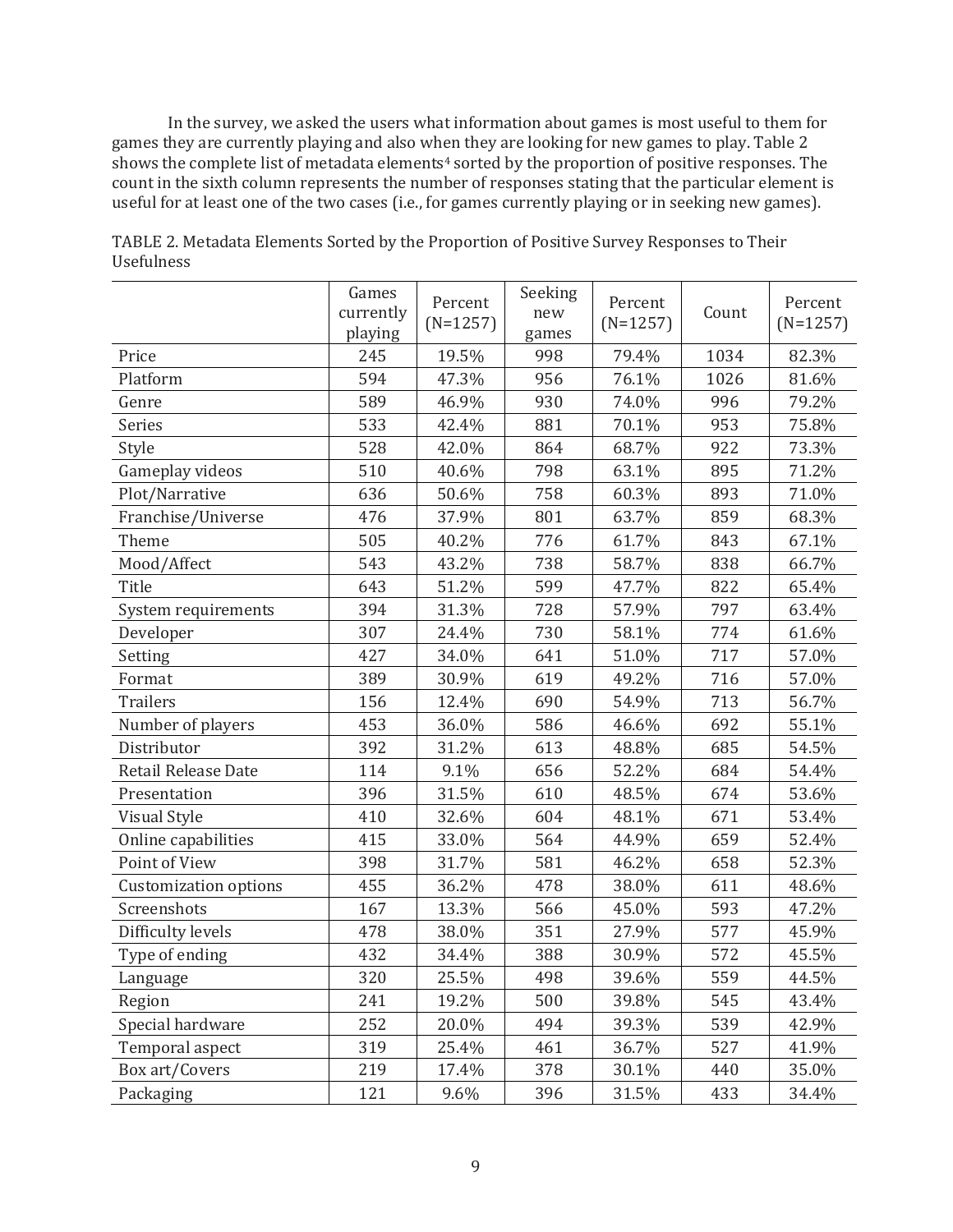| Edition                            | 179 | 14.2% | 331 | 26.3% | 421 | 33.5% |
|------------------------------------|-----|-------|-----|-------|-----|-------|
| Purpose                            | 215 | 17.1% | 365 | 28.3% | 415 | 33.0% |
| References to historical<br>events | 248 | 19.7% | 343 | 27.3% | 413 | 32.9% |
| Official website                   | 277 | 22.0% | 337 | 26.8% | 411 | 32.7% |
| Publisher                          | 143 | 11.4% | 368 | 29.3% | 410 | 32.6% |
| Achievements/Awards/<br>Trophies   | 341 | 27.1% | 160 | 12.7% | 384 | 30.5% |
| Alternative title                  | 203 | 16.1% | 229 | 18.2% | 340 | 27.0% |
| Game credits                       | 161 | 12.8% | 201 | 16.0% | 290 | 23.1% |
| Rating                             | 108 | 8.6%  | 235 | 18.7% | 279 | 22.2% |
| Identifier                         | 60  | 4.8%  | 92  | 7.3%  | 135 | 10.7% |

The elements  $\langle$ price> and  $\langle$ platform> were the most highly rated, with over 80% of respondents stating they are useful. This was followed by a number of subject metadata elements (e.g., <genre>, <style>, <plot/narrative>, <theme>, <mood/affect>) and metadata about how the games are related to each other (e.g., <series>, <franchise/universe>). Visual information was also highly valued, most notably, <gameplay videos>. The usefulness of elements that are more closely tied to physical aspects of games (e.g.,  $\leq$ identifier> [e.g., UPC],  $\leq$ packaging>,  $\leq$ box art/cover>] tended to be rated lower. It was also possible to confirm that the usefulness of certain elements does change depending on the information-seeking stage (i.e., already playing the game vs. seeking new games), as previous literature suggests (Google, 2012). The elements <title>, <difficulty level>, <type of ending>, and <achievements/awards/trophies> were deemed more useful for the games that users are currently playing. All the other elements were deemed more useful for finding new games to play.

#### *Redefining the Personas*

Upon reviewing the interview transcripts from phase II, we determined that the original six personas were not fully representative of the variety of people who interact with video games. Therefore, several additional personas were added to better represent the types of individuals who might be interested in seeking information about video games. The newly added personas were representing the following user groups: educator/teacher, casual gamer (as opposed to avid gamer), and industry professional (specifically those who are not game designers/developers). A single person may have aspects of multiple user groups. This became evident as we interviewed more people. Despite our efforts to recruit people representing specific user groups, they often represented multiple user groups (e.g., casual gamer and parent; avid gamer and designer/developer).

## *Patterns of Discrepancies among Catalogers*

Because of the nature of the highly descriptive data, we did not attempt to calculate specific quantitative measures for evaluating interindexer consistencies. Rather, we performed a qualitative review of consistencies of descriptions provided by different catalogers in order to identify problematic elements and patterns of discrepancies.

The most common discrepancies that emerged during cataloging regarded which conceptual level a cataloger was describing: work or manifestation? This was especially problematic for games available on multiple platforms (e.g., *Candy Crush Saga* for iTunes, Android, Facebook, etc.). Some chose to describe a game at the work level, listing all the platforms for which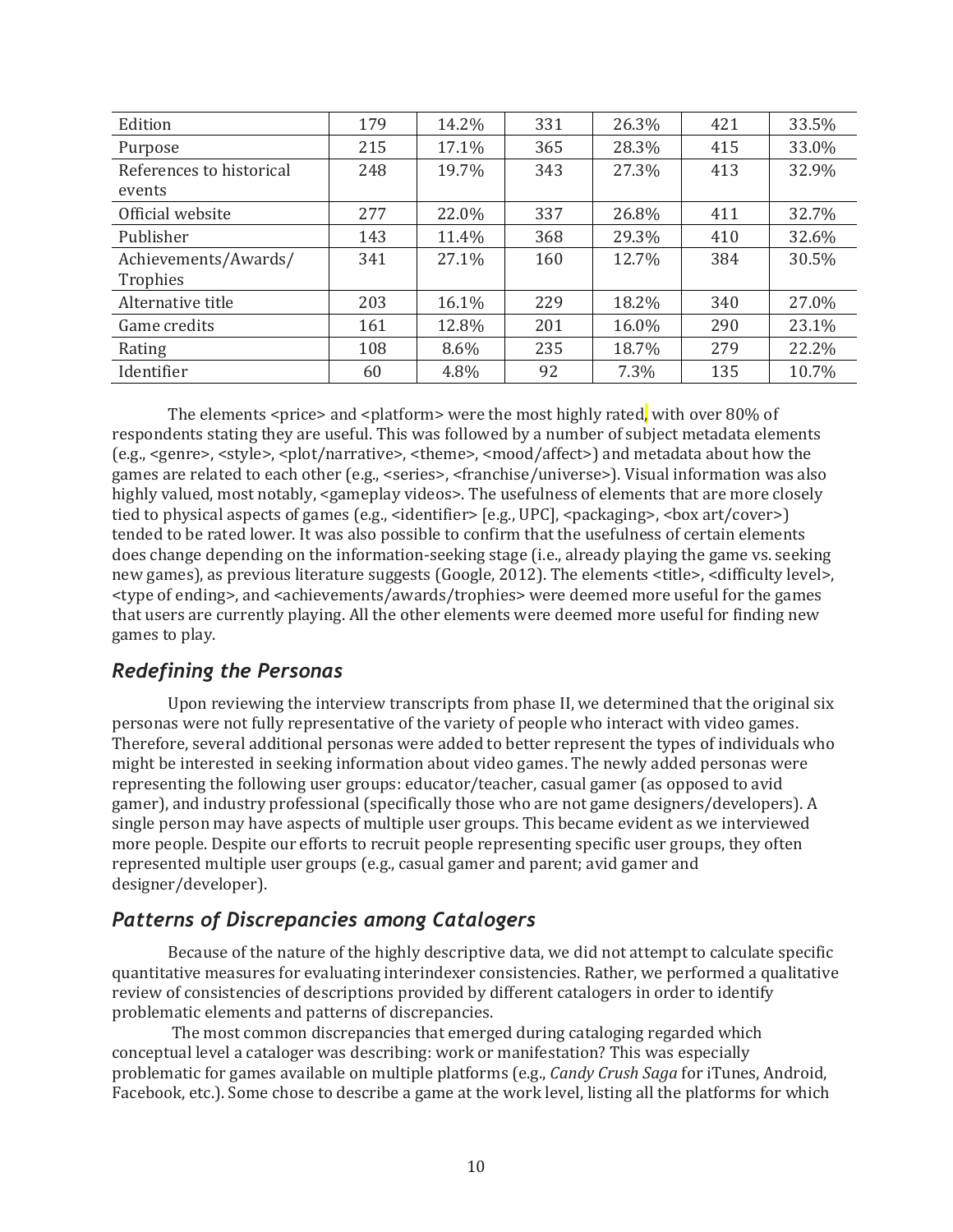the game is available. Others chose to describe a game at the manifestation level, such as the specific instantiation on a particular platform. This resulted in discrepancies in the amount of information provided for some of the elements. This confusion about conceptual level of description inspired development of a conceptual model to inform catalogers about exactly which entity they are describing (e.g., game, game edition, local release, etc.; Jett, Sacchi, Lee, & Clarke, in press).

Subjective elements such as <plot>, <theme>, and <mood/affect> require familiarity with the game or playing experience. Otherwise, the cataloger must rely on secondary sources (e.g., watching a gameplay video, reading a Wikipedia page) to determine such information. Because catalogers drew from different sources (i.e., personal experience of playing the game vs. research on the game), this sometimes resulted in inconsistent descriptions. To address this issue, we created a list of preferred sources of information for catalogers to reference.

Some catalogers reported that the large amount of information required to describe certain elements, such as <achievements/awards/trophies>, <customization options>, and <credits>, led to inconsistent recordings and might not result in a high return on investment of cataloger's time. We eliminated or modified these elements to narrow the scope, increase consistency, and reduce the workload.

Describing information for visual style of a game also led to discrepancy among catalogers because of a lack of understanding of and familiarity with terms for describing techniques used to create certain displays (e.g., rasterized, ray traced, low-poly). We decided to revise the controlled vocabulary to focus on the visual appearance rather than creation techniques. In addition, a followup user study is currently underway to test whether consistency can be improved with training materials. These materials contain a number of visual examples for each term, as requested by the catalogers.

#### *Relationships among Games*

Elements representing different relationships among related games (i.e., <series>, <franchise/universe>) were deemed highly useful as evidenced by both the survey results and the interviews. This information seemed not only useful for gamers (e.g., "*If I was looking for a new game to play, it would probably be like the series, because it [has] definite connection to something you know" [P27, avid gamer]*), but also users who purchase games for other people (e.g., *"My six year old likes… he loves Mario, just about any Mario game" [P48, parent]*). Testing these elements by cataloging real games helped clarify that <franchise> and <universe> are not the same and therefore they should be split. The term <universe> is understood and used as a "super series," whereas <franchise> refers to the intellectual property associated with particular games and is related to marketing and commercial applications. The definition for the element <franchise> was revised to reflect this understanding, and <universe> was removed, because this can be represented by using a recursive relationship for the element <series>. This discussion also led to the realization that development of a conceptual model will be necessary to represent the different relationships among games better. Furthermore, some interviewees were interested in searching and browsing games based on their influences on each other.

*The other one is like the DNA of the game - this game influences this game. Those are things that even me right now I would be interested to see: that game influenced this game. That kind of circles back into "hey, these people like this game, then they also like this game." There's these connections that are sort of meta-connections between the games that are interesting to see from just a data point of view… It's like movies or song albums… (P38, industry professional).*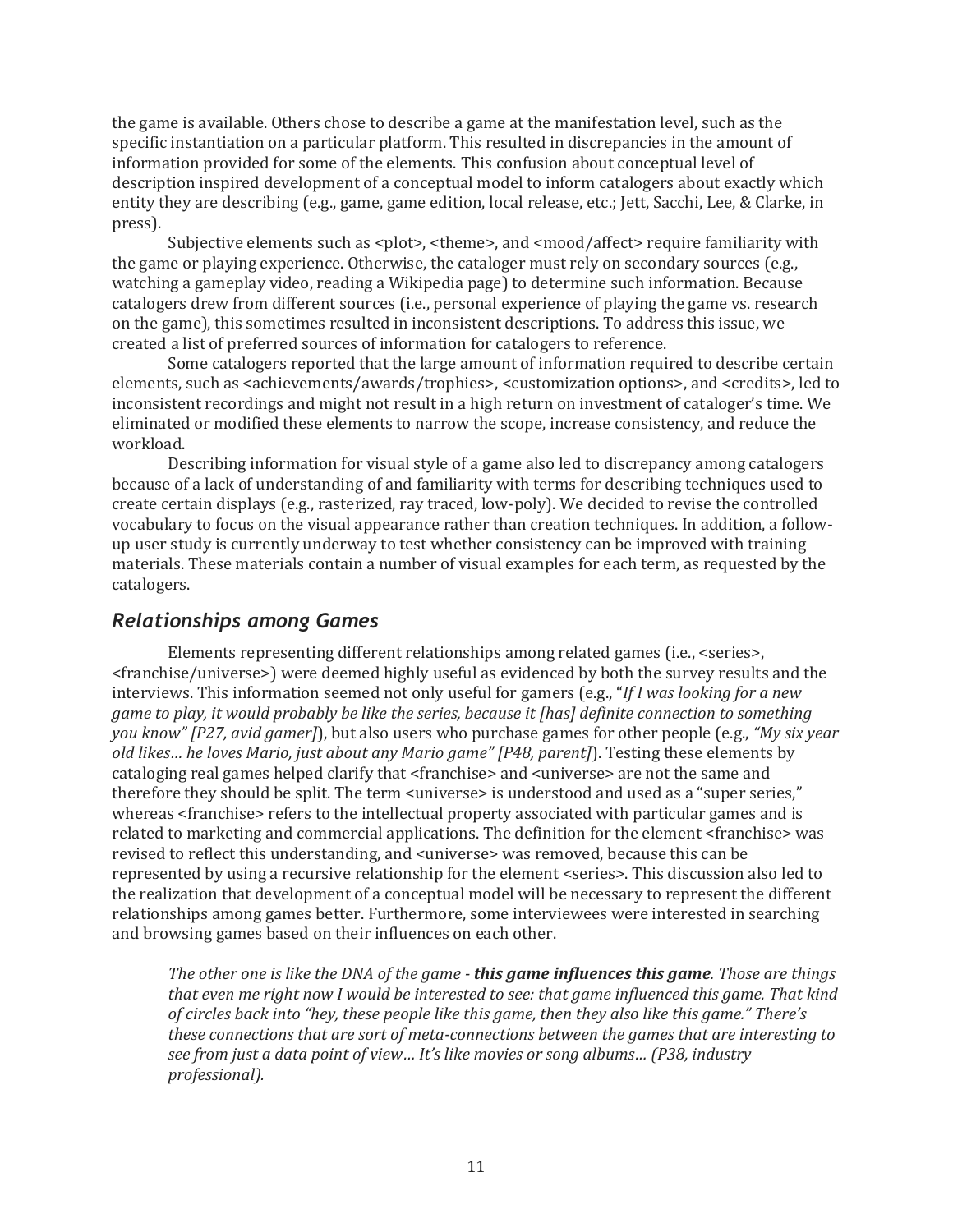*I think that's very important in games, because games, to a certain extent, a lot of games are pretty derivative of each other, and that's ok. You know, that's how things become refined and tracing the different paths of these strains of influence, go, tracing the directions they go is really great. (P20, avid gamer).*

We expect that some of these influences may be inferred by elements such as <developer>, <theme>, and <setting>; however, it would be potentially useful to include specifically some sort of "influenced by" relationship in the conceptual model to capture this information explicitly.

## *Expansions/Alterations for Games*

Additional content for video games, such as downloadable content (DLC), modifications ("mods"), and patches, is an increasingly important aspect of gaming-distribution and revenue-generation models, particularly for digitally distributed games. The element <additional content> was added to the schema to capture this information. In addition, increasing number of games are offering various ways for players to connect to other gamers and to online stores and servers. This being the case, information about <online capabilities> is highly relevant to many gamers (e.g., *"Capability to connect online, for phone games especially, is really important. Cause I like knowing my rank in comparison to my friends" [P3, casual gamer]*). To record more specific information related to <online capabilities>, it was split into two separate elements, <networked features> and <connectivity>. The element <networked features> will be used to describe the ways in which the game can be experienced by connecting to other entities, such as online multiplayer, co-op mode, leaderboards, and content download, whereas <connectivity> was created to capture the information about the technical requirements (e.g., hardware) necessary for connection. By "connection," we are referring not only to connecting to the Internet; many handheld game systems, such as Gameboy or GameGear, allow players to link their systems using a proprietary patch cable. The element <connectivity> is used to specify all these different types of connection that can be made among multiple systems. This is an increasingly important issue, especially for recent video game consoles (e.g., Xbox One initially attempting to require a user's periodic connection to the Internet to run the console) and is undoubtedly an important consideration for game players. There is also an unresolved issue of the instability of <networked features>-related information; a game's online server can be shut down because of diminishing popularity, or a company can decide to discontinue online services on a particular platform which will result in terminating online play features, leaderboards, and so on for many games5.

## *Importance of Subject Metadata*

The usefulness of elements describing the content, subject, or the nature of users' experience of games such as <genre>, <style>, <plot/narrative>, <theme>, and <mood/affect> was also highly rated by the survey participants. This is also resonated in a number of interviews:

*So having that in there might help to, as a search term or as an organizational term, help to separate sub-genres of, you know, a plot/narrative or theme that, you know, this is a comical way to prevent the apocalypse versus a very serious way to prevent the apocalypse, which I think might be a kind of good way to organize (P28, gamer).*

*I think mood and affect are the ones probably the most important to me… because I play games for fun and entertainment and I don't want to be disturbed or scared or depressed by a video game (P2, casual gamer).*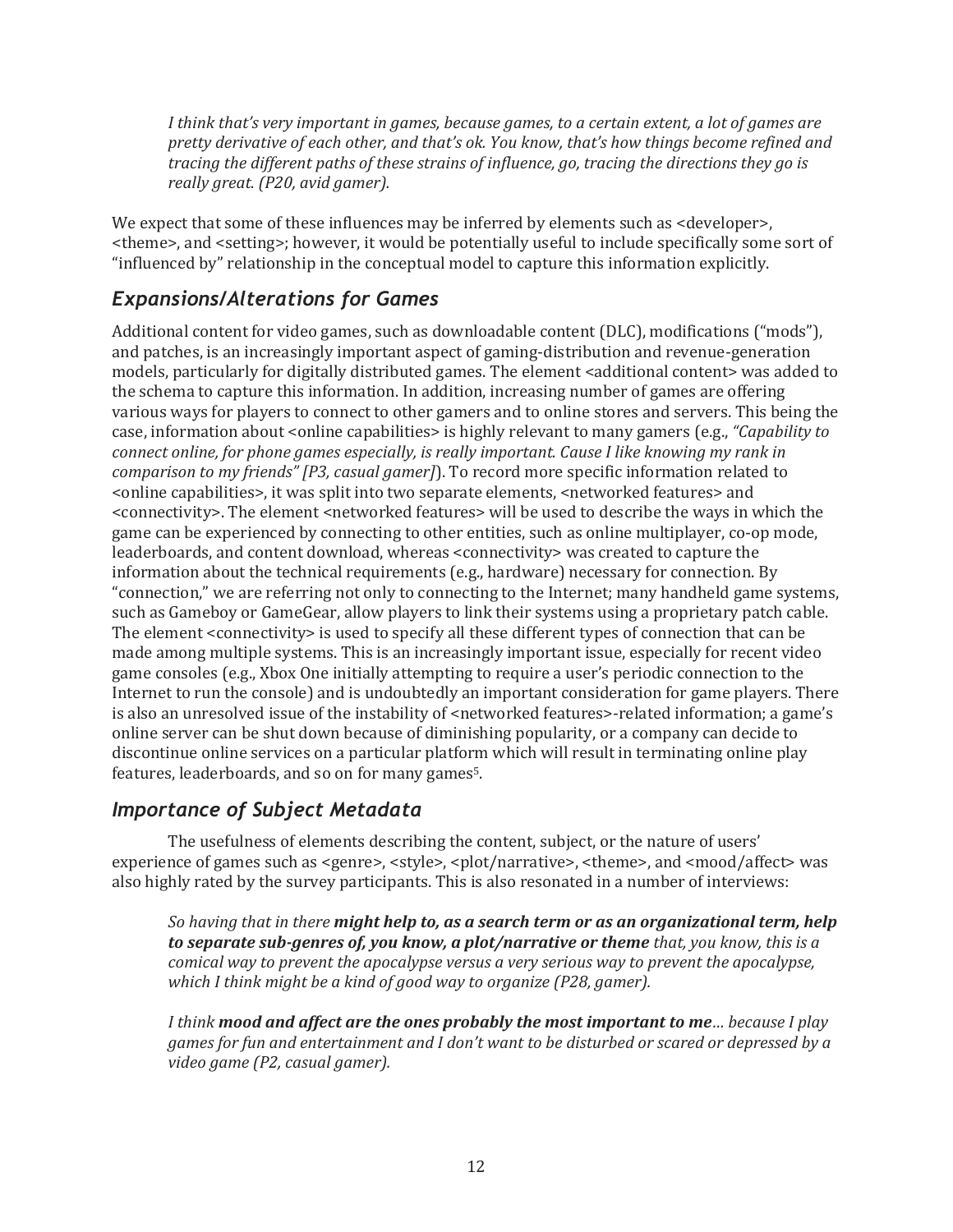*Writing, and that's why I like the action-adventure, because there's usually a story to be told, it's not just "here's a gun, go kill that guy" kind of thing (P26, gamer).*

Several interviewees also commented that, although the element <plot> can be useful for grouping games with similar plots together, they need additional information on what the game is really about. Some concern was raised with regard to what level of granularity should be used to describe the plot:

*I think if you go too detailed then you are kind of giving away parts of the game, but if you go too general, I would say that these examples would be slightly too general for me to be particularly interested in the game. Particularly because lots of games are where the protagonist explores the world. That's Mario, that's most MMOs are kind of, you're just basically exploring the world and finding quests (P28, gamer).*

The new element <summary> was added to address this issue and provide more detailed information about a game's narratives. This information would not be used for collocation purposes but rather to help users make informed decisions about individual games. <Theme> was also mentioned as useful because it can aid users' decisions on playing a particular game (e.g., *"I guess also theme would be a big one, because one of the options here is supernatural zombies, I'm not going to play a game with zombies… it is too real in the game*" [P2, casual gamer]; *"I work with a community called Queer Geek which is a GLBTQ, anything that has like a minority presences* [sic] *in game [would be useful]"* [P11, avid gamer]).

In addition, the element <links to historical events> is now subsumed under <setting> to remove duplication of data. <Setting> was revised to have three facets: spatial, temporal, and cultural. Under each facet, the value will be qualified as "real" or "imagined." <Setting> can provide more information about the gameplay in addition to <genre> (e.g., "*This is the kinda, it's set in modern times in the city, you know, kinda giving them a sense of what the gameplay is like"* [P43, curator/librarian]). Information about the connection to historical events may be useful for gamers as well as parents and educators (e.g., *"[T]hey each have historical things that they're crazy about. Like I said, [name redacted] is very WWII, but [name redacted] is very interested in Roman history and the American Revolution, which is why Assassin's Creed is so interesting to him, so yeah, they definitely would care very much about that"* [P47, parent]). The element <temporal aspect> was also renamed to the more commonly used term <pacing> based on user warrant. An issue was raised during the review process that there can be multiple dimensions of time flow in a game. As a result, three different temporal aspects will be represented in this element: "battle system" (i.e., how the time flows in a battle), "in-game clock" (i.e., how the time passes in the game world), and "time manipulation" (i.e., how characters interact with time). For instance, *Final Fantasy: Lightning Returns* has a real-time battle system, the in-game clock runs continuously during the gameplay, and the protagonist is able to stop the time temporarily. As some interviewees suggested, this information can be critical for gameplay (e.g*., "When you say a turn-based strategy game, rather than RTS [real-time strategy], those are different genres…They play differently because time is used differently"* [P53, scholar]).

#### *Need for Visual Metadata*

Among the four different kinds of visual information about games (i.e., <gameplay videos>, <trailers>, <screenshots>, <box art/cover>), survey respondents found <gameplay videos> to be most useful, and this was often mentioned as highly useful by interviewees as well: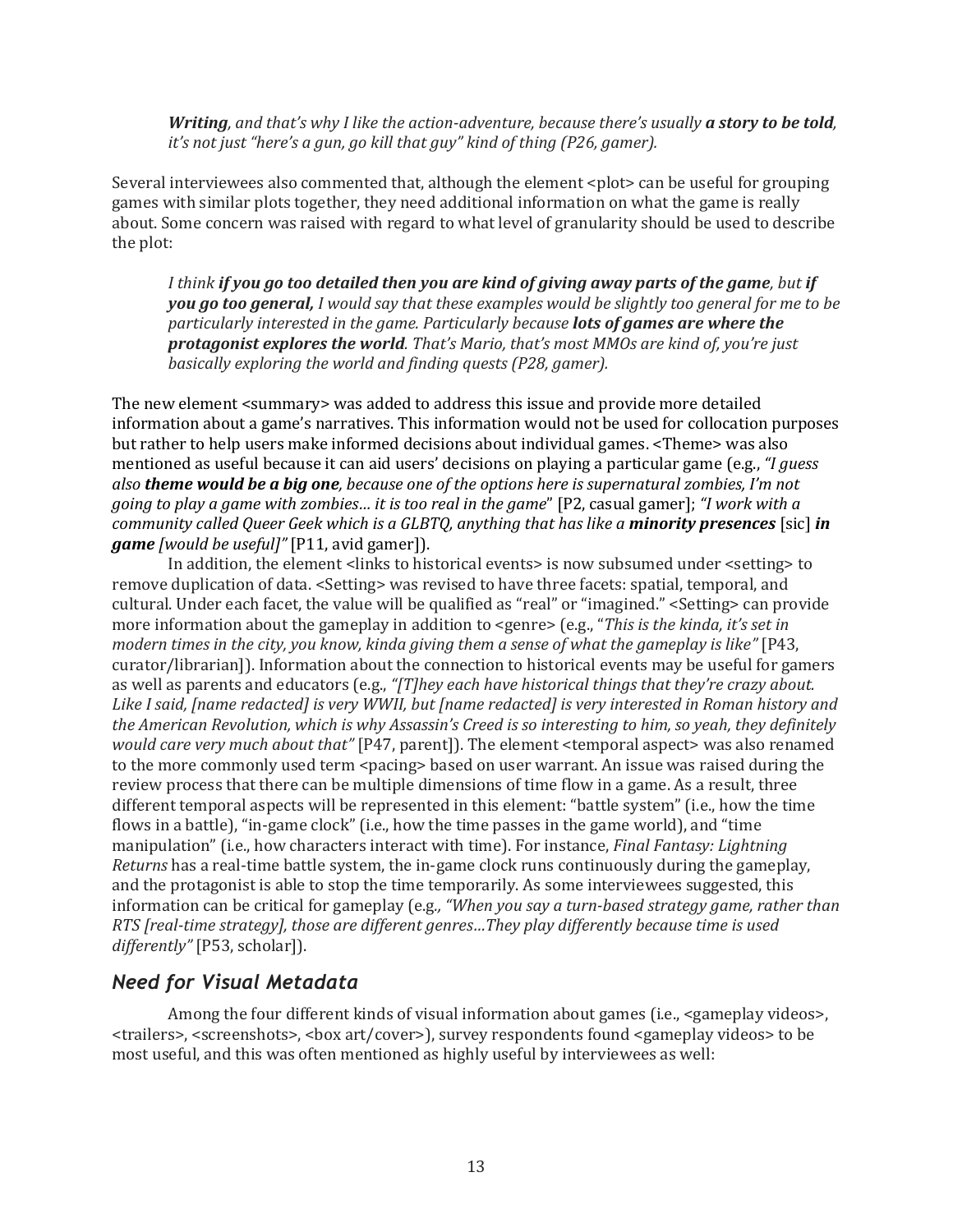*Even though it looks cute from a still image or if I want to see also [if] it is too simple, you can only get that from seeing someone actually play and that would also get at possibly how difficult controls are and how difficult it is to actually play the game a little bit* (P2, casual gamer).

*I flat out don't like playing sports games, racing games, and fighting games as much, but that you can sort of figure out with the gameplay videos. Even if it's a genre you don't really like, I don't really like fighting games, but I like Super Smash Bros. I can discern that from the gameplay video* (P37, industry professional).

*Definitely the gameplay video, that is going to sway me one way or the other. If something is like a polished piece and it looks well and it is well presented and it looks like something I've played before or something I would like to play, then that's probably [going to] get me to spend my money* (P22, gamer).

Interviewees seem to think that trailers would be more entertaining than informing (e.g., *"[T]railers are entertaining but it is usually just the CG [computer graphics] animated thing that is not even related to the game and it's not actual gameplay"* [P22, avid gamer]). Screenshots may be problematic because it can be difficult to determine whether they are from pregenerated video clips, actual gameplay, or fan-created artwork (e.g., *"I feel like the problem with screenshots at least in my mind is veracity; how do you determine that a screenshot is actually from the game that you're claiming it's from?"* [P5, collector]).

## *Challenging Descriptive Metadata*

Several descriptive metadata elements were particularly difficult to deal with because of such issues as the lack of available information sources, instability of information, and so on. <Price>, for instance, was identified by our survey participants as the most useful element but was particularly difficult for our catalogers to research and transcribe in a straightforward manner. Reasons for the difficulty included (a) lack of immediately available primary sources from which to derive the information, (b) regular price fluctuations of both physically and digitally distributed games, and (c) lack of supporting metadata to give context to the price. To address these issues at least partially, the date when the price information was captured and the source of the information will be recorded as qualifiers with this metadata element.

In addition, the <region> element had to be revised from its previously broad definition of "the names used to refer to a place, region, or territory where a game is designated as playable." This definition turned out to be problematic because it was not always clear how one determines whether a game is playable in certain regions. For instance, if a game app is released in certain languages, does that mean the game was intended to be playable only in the regions where those languages are spoken? The element was renamed and redefined so that it better reflects the overall intent, which was to provide users with necessary information to play a particular game release (e.g., knowing whether they will be able to play the game they bought in Japan on their PlayStation).

*Region would be very important… My kids are always like, oh it's out in Japan but not here. It's here but my friend in Portugal doesn't have it. Especially for things that have online components, they want to play with their friends that they've made all over the globe. Or people that they've met in fandoms* (P39, curator/librarian).

Such information is multitiered, requiring in-depth knowledge of electronic circuitry, digital rights management (DRM), analog/digital signal processing, and more prevalently, approximate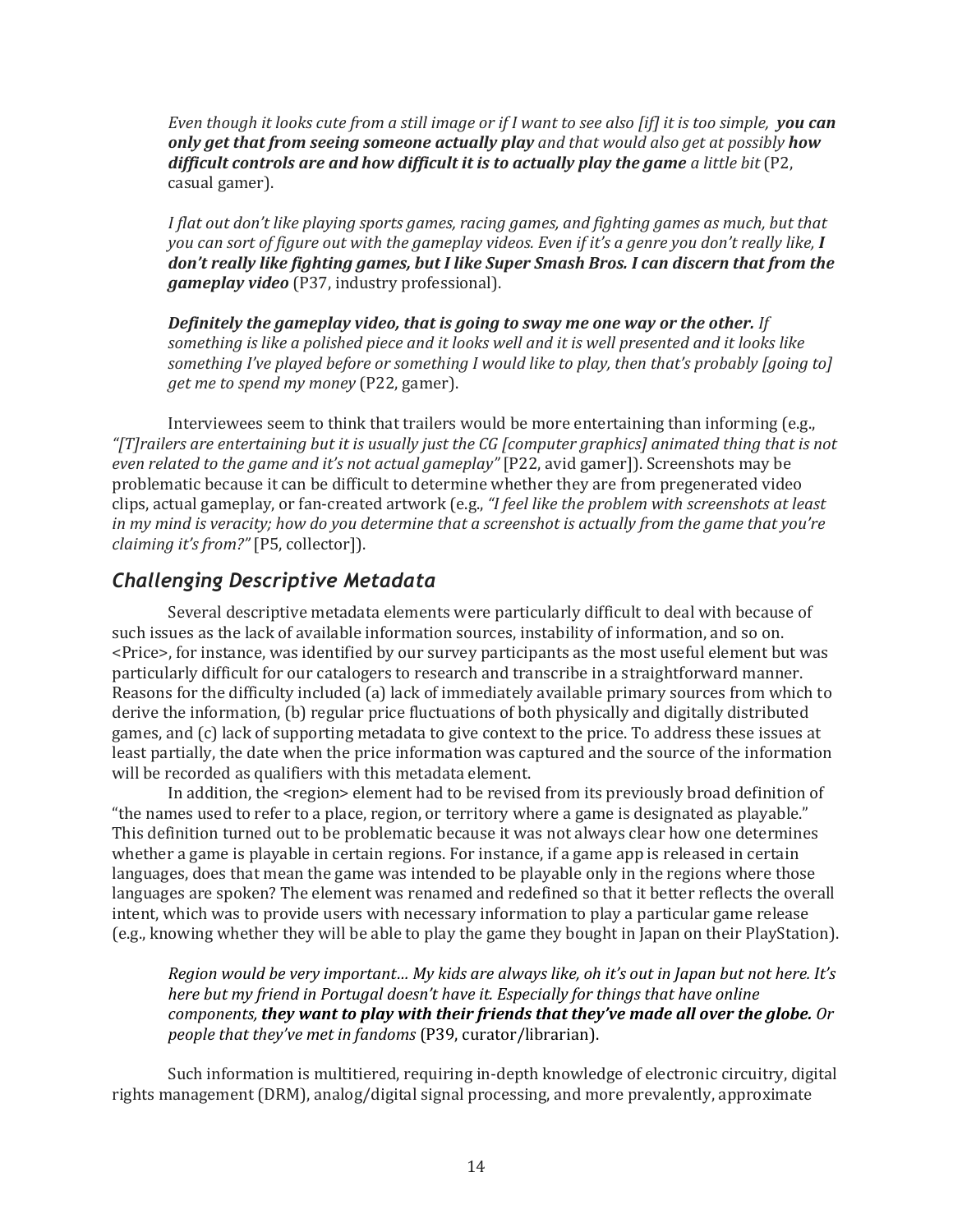physical location. Game companies sum up these needs into their own proprietary region codes, which often differ from system to system. The new definition specifically refers to "the classification code indicating the video encoding and regional hardware necessary to realize the game" (e.g., North America NTSC-U/C; Japan and Asia NTSC-J). An issue remains that many older games, as it turns out, do not have region codes printed on the box, manual, or cartridge, often leading to confusion as to what exactly is required to play the game in terms of both hardware and software. A comprehensive analysis of the technical specifics as well as the way in which companies describe region in their own games must be performed to create a useful controlled vocabulary.

#### *Issues in Describing Digitally Distributed Games*

The elements  $\langle$  format>,  $\langle$  spackaging>, and  $\langle$  box art/cover> turned out to be problematic, particularly for describing digitally distributed games. By "digitally distributed games," we are referring to games that have no physical container or component, and are accessible only through download or streaming (Lee et al., 2014b). The term "born-digital" in the controlled vocabulary for <format> was revised because of the lack of specificity in describing different varieties of digitally distributed games, such as downloadable, flash-based, and streaming games. Additionally, it is the nature of video games that they are all born-digital from a developmental and carrier standpoint, so it was an inappropriate term for describing games that have no physical component. The name of the element <br/>box art/cover> was changed to <representative art> to ensure its applicability to digitally distributed games in addition to physical games. The definition of  $\langle$  packaging> was revised so that it clearly states its applicability to physical games alone.

In addition, there were 16 survey responses to the open-ended question asking for other useful information that specifically mentioned DRM. Five of these responses simply referred to DRM without further specification. Two mentioned desires for DRM-free games. The remainder commented on specific DRM restrictions, such as *"a limited amount of installs per license or games that demand that you log into a server to play a single player game is horrible," "allways [sic] online is a nightmare,"* and *"does it require that the CD be in the drive at all times?"* Some respondents specifically mentioned wanting to avoid "intrusive DRM" and wanted to know what types of DRM and other limitations apply to a particular game before they purchase it. This information not only is useful to game players from a practical viewpoint but also can be of interest to game scholars studying the legal aspects of gaming. The researchers decided to include this new metadata element with an expectation that this will be increasingly important as digitally distributed games become more prevalent (e.g., *"The game starts out with DRM, and then they take it away; [it] changes the game in sort of a very fundamental way, particularly if the game is online or needs to be online to function. So I feel like digital rights management, even if it's just a yes or no tick box could be important, and necessarily important for the platform that it's on"* [P5, collector]). Information regarding limited install activation; persistent online authentication; software tampering; and rights to copy, share, and resell the game will be recorded under this element. We expect in our future work to develop this controlled vocabulary further to fully represent the wide variety of DRM techniques and technologies.

## *Managing Complexity*

Some elements were removed from the recommended set and some elements were simplified to avoid putting undue burden on catalogers, as will be explained.

**Characters.** For many catalogers, this element quickly became an unruly mess and unavoidable time expense. Complications were numerous, some of which cannot be easily solved. First, it is difficult to clearly indicate what constitutes a main character. Criteria such as being a playable character or named character were immediately met with counterexamples (e.g., main antagonist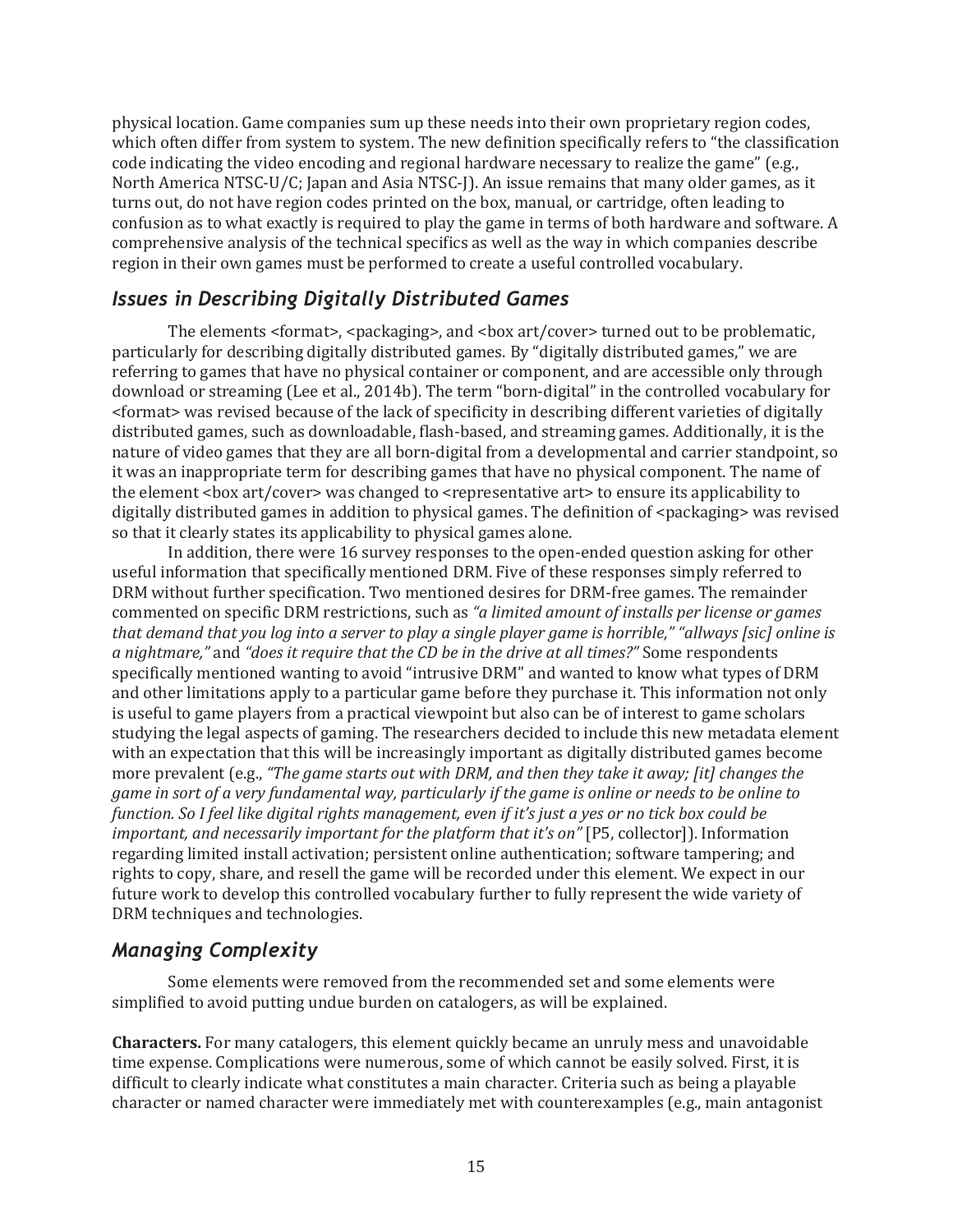in the game who is not playable, unnamed [customizable] protagonist). Also, particular characters can appear across multiple games in a series, but it can be unclear whether they are in fact the same character (e.g., all the Links in the *Legend of Zelda* series). Other issues include the ambiguity regarding types and depth of information to be transcribed, the sheer number of characters in some cases, the lack of a controlled vocabulary to handle the ascription, how to handle non-playable characters, and how to gauge the necessity of ascribing one character over another in a game. Considering the level of complexity that this element brings to the schema, it was decided that a separate database of game characters specifying the source of and relationships among the characters would have to be established to describe this information in a satisfying manner.

**Controls.** This element was challenged for the following reasons: (a) for certain titles, the list of controls can be quite extensive and can vary from character to character (e.g., a role-playing game (RPG) title with multiple playable characters who have their own set of attack, magic and healing spells), making it difficult to discern which controls should be included, and (b) for certain titles, the controls can actually be reprogrammed by the player. The potential usefulness of describing this information in a metadata record was also unclear, because most newer games, especially digitally distributed games, come with tutorials embedded in the games themselves. This led to the decision to remove <controls> from the recommended set of elements and place it in a more comprehensive full set, currently under development.

**Achievements, awards, trophies.** There were two main issues with this element: (a) this is a very detailed level of information that may contain spoilers, and (b) it was unclear to the catalogers what exactly constitutes an achievement. The original intent was to record only the preprogrammed ingame achievements based on specific consoles (e.g., PlayStation Trophies, Xbox Achievements). However, this was challenged by multiple games on Steam that have growing numbers of achievements as new patches are released (e.g., *Team Fortress 2* was launched with 17 achievements that later grew to 477 achievements<sup>6</sup>). The researchers determined that this information is better represented and managed in a game wiki rather than in the metadata record and so decided to remove this element.

**Credits.** This element was removed from the recommended set for the following reasons: credits turned out to be exceptionally inconsistent from one game to the next, and after examining the credits information from multiple games, it became clear that a wide variety of job titles are used without clear indications of how the people actually contributed to creating the game. There is also the issue of authority control; we need to be able to attribute the work to the right person. For that, we need an authority file of people involved in the video game industry. Further research is necessary for <credits> to be included as a viable element in the schema.

**Visual style.** The visual style was deemed useful by over 50% of the survey participants and also was mentioned several times by multiple interviewees as important. However, several catalogers mentioned that it was difficult to determine the visual style of sample games, in particular, the technique facet. The technique facet was designed to represent information on the tools and techniques used to render the visuals. This may be highly relevant to game developers/designers but has less significance to average game players. The interview data suggested that what mattered more to users was the visual style and dimension information that reflected how they experienced the game, rather than the techniques and technologies used to create that experience. (e.g., *"The visual style, I usually play realistic game or cel-shaded graphics, that's what I play too; that's the comic book style"* [P22, avid gamer]). Therefore we decided to keep <visual style> and <dimension> as two separate elements in the recommended metadata set and leave the visual technique to be included in the larger full set.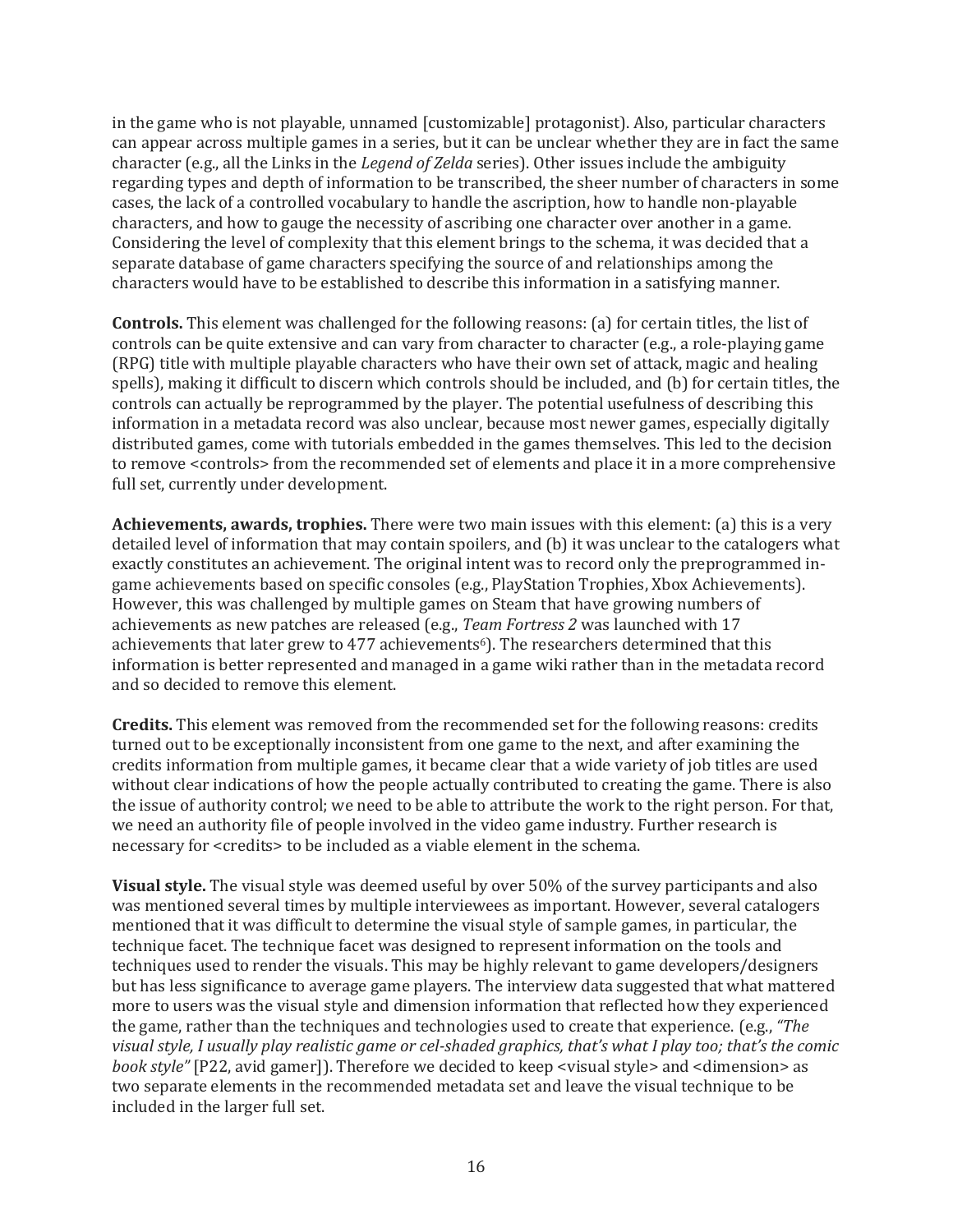**Customization options.** Testing the schema revealed that the criteria for inclusion in this element required further specification. Numerous things can be customized in many games, such as characters, difficulty levels, display, and sound. This quickly became excessively complicated. After much discussion, the researchers decided to describe only two particular customization options under this element: characters (e.g., *"I'm thinking about the Mass Effect games, they'll come in and say that they loved how customizable it is"* [P39, curator/librarian]; *"I really did like that in Mass Effect you can make your own person which is pretty cool. I made it [to] look like me"* [P22, avid gamer]) and difficulty levels (e.g., *"Difficulty levels are important, I like to feel challenged, and I like to be able to advance and have a sense of completion."* [P22, avid gamer]), because these were most commonly mentioned by the interviewees.

## Revised Version of the Schema

The schema was further refined to version 2.0 based on the collaborative review, creating metadata records of 65 sample games, feedback from the student catalogers, and user data from the interviews and the survey. Table 3 presents the elements, definitions, and instructions from version 2.0. We also provide a crosswalk table (Table 4) comparing our schema with other general schemas/standards that are typically used in cultural-heritage institutions: in particular, Dublin Core, machine-readable cataloging (MARC), and Resource Description and Access (RDA). The lack of comparable elements in other schemas/standards illustrates the limitations of using them to describe video games fully.

| Element        | Definition and Instruction                                                                                                                                                                                                                                         |
|----------------|--------------------------------------------------------------------------------------------------------------------------------------------------------------------------------------------------------------------------------------------------------------------|
| Title          | Proper names that are used to refer to a video game, assigned by the creator.<br>(modified from CIDOC CRM, 2014, p.16)                                                                                                                                             |
| Edition        | A word or phrase appearing in the game being described that indicates a<br>difference in either content or form between it and a related game (e.g., second<br>edition, greatest hits, collector's edition, limited edition). (modified from FRBR,<br>2009, p. 41) |
| Series         | Proper names of a set of related games, often indicated by consecutive<br>numbering, continuing narrative, or similarities in gameplay and themes, to<br>which the game being described belongs.                                                                   |
| Franchise      | A commonly used name referring to the intellectual property, related data, and<br>content shared among a group of cultural objects to which the game being<br>described belongs.                                                                                   |
| Corporate body | An individual, organization, or group of individuals or organizations responsible<br>for creation, realization, manufacture, marketing, and/or distribution of a game.<br>(modified from FRBR, 2009, p.25)                                                         |
| Platform       | The hardware and operating system on which the game was designed to be<br>played. (e.g. PlayStation 3; Xbox 360; Nintendo 3DS; Android 4.4 KitKat; Apple<br>iOS 7, PC Windows XP, Mac OS X)                                                                        |
| Format         | The distribution medium or method that provides the executable code of a video<br>game. (e.g. cartridge, optical, magnetic, downloadable, streaming)                                                                                                               |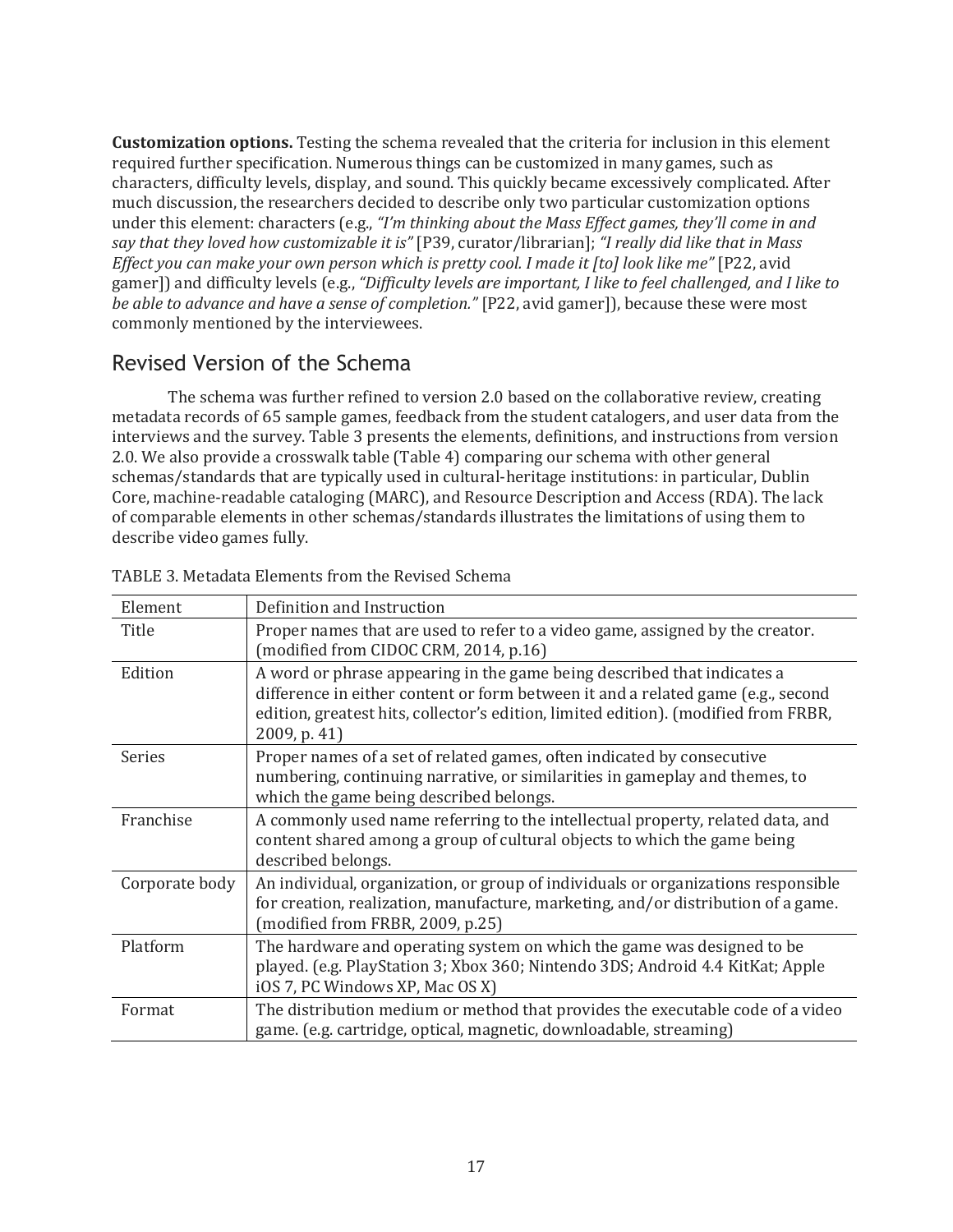| System           | Hardware, firmware, and/or software components that are prerequisites for          |
|------------------|------------------------------------------------------------------------------------|
| requirements     | running the game on a particular platform. (e.g. 2GB RAM, 8GB Hard Disk Space,     |
|                  | DirectX 9.0C, 256MB ATI HD26000 XT Video Card, DirectX 9.0c Compatible             |
|                  | Sound Card, Quad Core 1.8GHz Processor)                                            |
| Special          | A hardware that is required or recommended for playing the game in addition to     |
| hardware         | the main platform. (e.g. motion controller; gaming headset)                        |
| Networked        | The ways in which the game can be experienced through connection( $s$ ) to other   |
| features         | entities, such as game companies, third-party organizations, and other players.    |
|                  | (e.g., online multiplayer, content download, leaderboards, voice, spectators)      |
| Connectivity     | The technology through which the networked features are realized. (e.g., Client-   |
|                  | server based, Ad-hoc, Broadband, LAN)                                              |
| <b>DRM</b>       | Digital rights management technologies intended to control the use of the game.    |
| Additional       | The type and the name of the additional content including DLC, mod, patches,       |
| content          | and so on.                                                                         |
| Number of        | The number or range of the number of players the game can accommodate either       |
| players          | separately or concurrently.                                                        |
| Region code      | The classification code that indicates the video encoding and regional hardware    |
|                  | necessary to realize the game. (e.g., North America NTSC-U/C; Japan and Asia       |
|                  | NTSC-J; Europe, New Zealand and Australia PAL; China NTSC-C)                       |
| Language         | The classification code for the language(s) in which the game conveys              |
|                  | information.                                                                       |
| Retail release   | The date of the public/commercial release of the game.                             |
| date             |                                                                                    |
| Rating           | The classification of the content in the video game for informed decision making   |
|                  | about the game, provided by organizations such as professional associations,       |
|                  | game distributors, or creators. (e.g., MA-13 Parental Discretion Advised. Mature   |
|                  | Audiences; Everyone. E. (ESRB)). Note that some older games do not have this       |
|                  | rating information.                                                                |
| Official website | A URL of the website for the game from the companies officially associated with    |
|                  | the game.                                                                          |
| Price/MSRP       | The manufacturer's suggested retail price (MSRP) at time of initial release in the |
|                  | country or region where the game was released.                                     |
| Award            | The names(s) of any awards the game has won and the granting body that             |
|                  | awarded them.                                                                      |
| Customization    | The in-game options for difficulty level and characters which can be modified by   |
| options          | the player for personalized experience.                                            |
| Packaging        | All items included in the original packaging of the game. (e.g. 2 game discs,      |
|                  | soundtrack, manual, action figures)                                                |
| Genre            | The overall nature of a game based on its objectives, types of rules, distinctive  |
|                  | characteristics, modes of action, manners of gameplay, and how a player            |
|                  | interacts with it.                                                                 |
| Plot             | The underlying events that make up the story of the game.                          |
| Summary          | A brief statement or account of the main points of the game.                       |
| Theme            | A common thread, motif, subject, or idea that recurs in the game. (modified from   |
|                  | Getty Art & Architecture Thesaurus) (e.g. fantasy-princess; supernatural-          |
|                  | zombies)                                                                           |
| Setting          | The location, time frame, and/or cultural context in which the game takes place.   |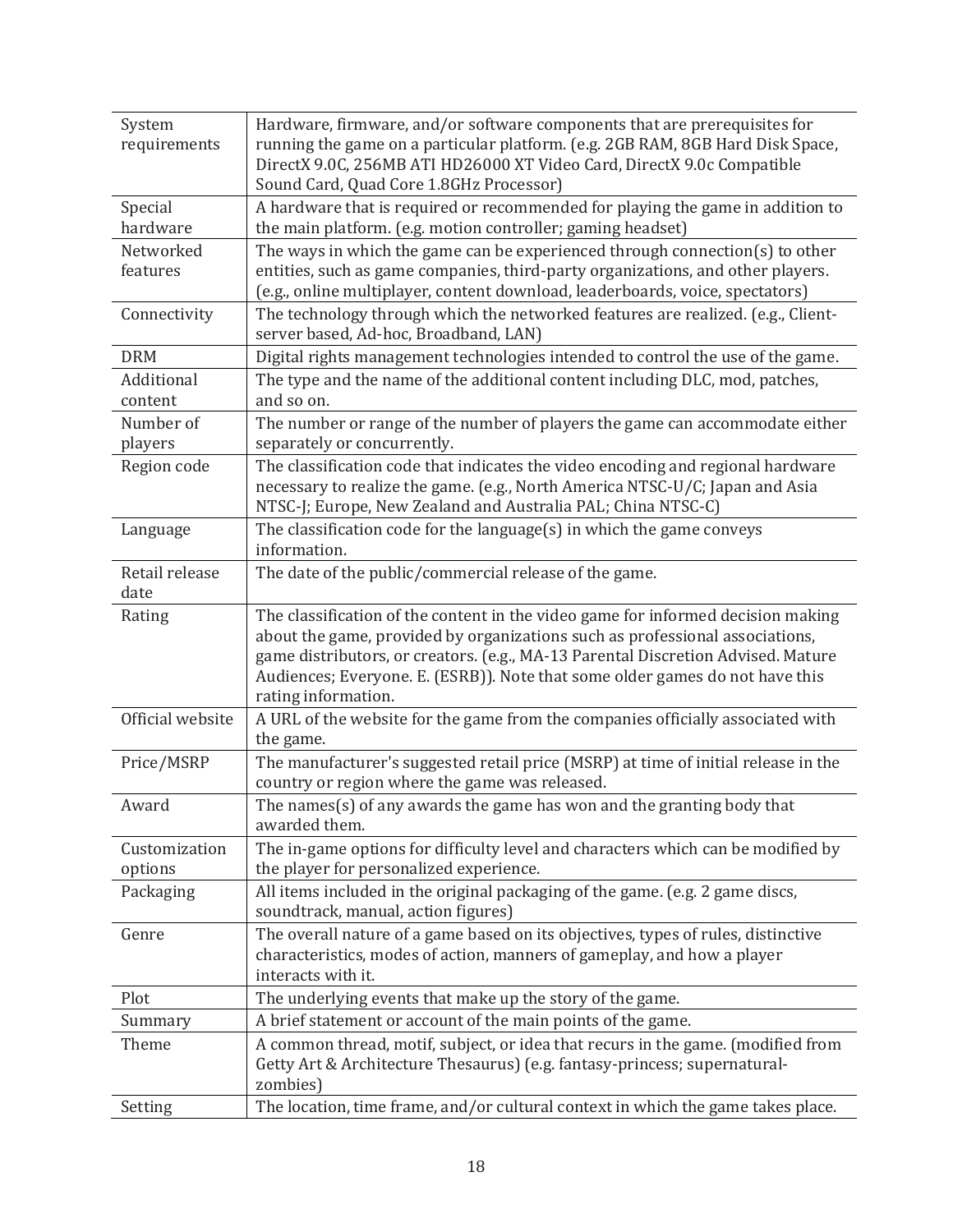| Mood                            | The pervading atmosphere or tone of the video game which evokes or recalls a<br>certain emotion or state of mind.                                          |
|---------------------------------|------------------------------------------------------------------------------------------------------------------------------------------------------------|
| Pacing                          | The methods by which time passes in the game and/or manner in which events<br>take place.                                                                  |
| Estimated time<br>of completion | The estimated average time to complete the game.                                                                                                           |
| Type of ending                  | The characteristics describing how the game ends and/or post-game content.                                                                                 |
| Visual style                    | The predominant and recognizable visual appearance of a video game as<br>originally intended by its creator, and/or determined in the context of creation. |
| Dimension                       | The intended perception of the depth of the represented entities inside the game.<br>(e.g., 2D, 3D, Stereoscopic 3D, Multiple)                             |
| Point of view                   | Perspective from which the player experiences the gameplay. (e.g. first person;<br>third person)                                                           |
| Representative<br>art           | The officially released image that is representative of the game, prominently<br>featured in a physical or digital distribution package                    |
| Screenshots                     | Still images taken during the gameplay.                                                                                                                    |
| <b>Trailers</b>                 | Video footage released and/or endorsed by the developer/publisher of the game<br>for promotional purposes.                                                 |
| Game-play<br>videos             | Video footage of the game-play excluding such things as introductions, cutscenes,<br>or trailers.                                                          |
| Note                            | Any other notable characteristics of the game.                                                                                                             |

#### TABLE 4. Metadata Crosswalk Table<sup>7</sup>

| Our schema             | <b>DC Terms</b>    | <b>MARC</b> fields | RDA no.                  |
|------------------------|--------------------|--------------------|--------------------------|
| Title [M][R]           | title              | 245a               | 5.1.3                    |
| Edition                | hasVersion;        | 250                | 2.5.1                    |
|                        | isVersionOf        |                    |                          |
| Series [R]             | isPartOf           | 490                | 2.12                     |
| Franchise [R]          |                    |                    |                          |
| Corporate body [M][R]  | creator; publisher | 110                | 11.2                     |
| Platform [M][R]        |                    | 337                | 3.2                      |
| Format [M]             | format             | 338                | 3.3                      |
| System requirements    | requires           | 538                | 3.20                     |
| [R]                    |                    |                    |                          |
| Special hardware [R]   | requires           | 538                | 3.20                     |
| Networked features     |                    |                    |                          |
| [R]                    |                    |                    |                          |
| Connectivity [R]       |                    |                    |                          |
| DRM [R]                | license            | 506; 540           | 4.4                      |
|                        | accessRights       |                    | 4.5                      |
| Additional content [R] | isReferencedBy     | 525                | [3.5; [4.5; [5.5 (varies |
|                        |                    |                    | depending on FRBR        |
|                        |                    |                    | level)                   |
| Number of players      |                    |                    |                          |
| [M][R]                 |                    |                    |                          |
| Region code [M][R]     |                    | 044                | 3.19.6                   |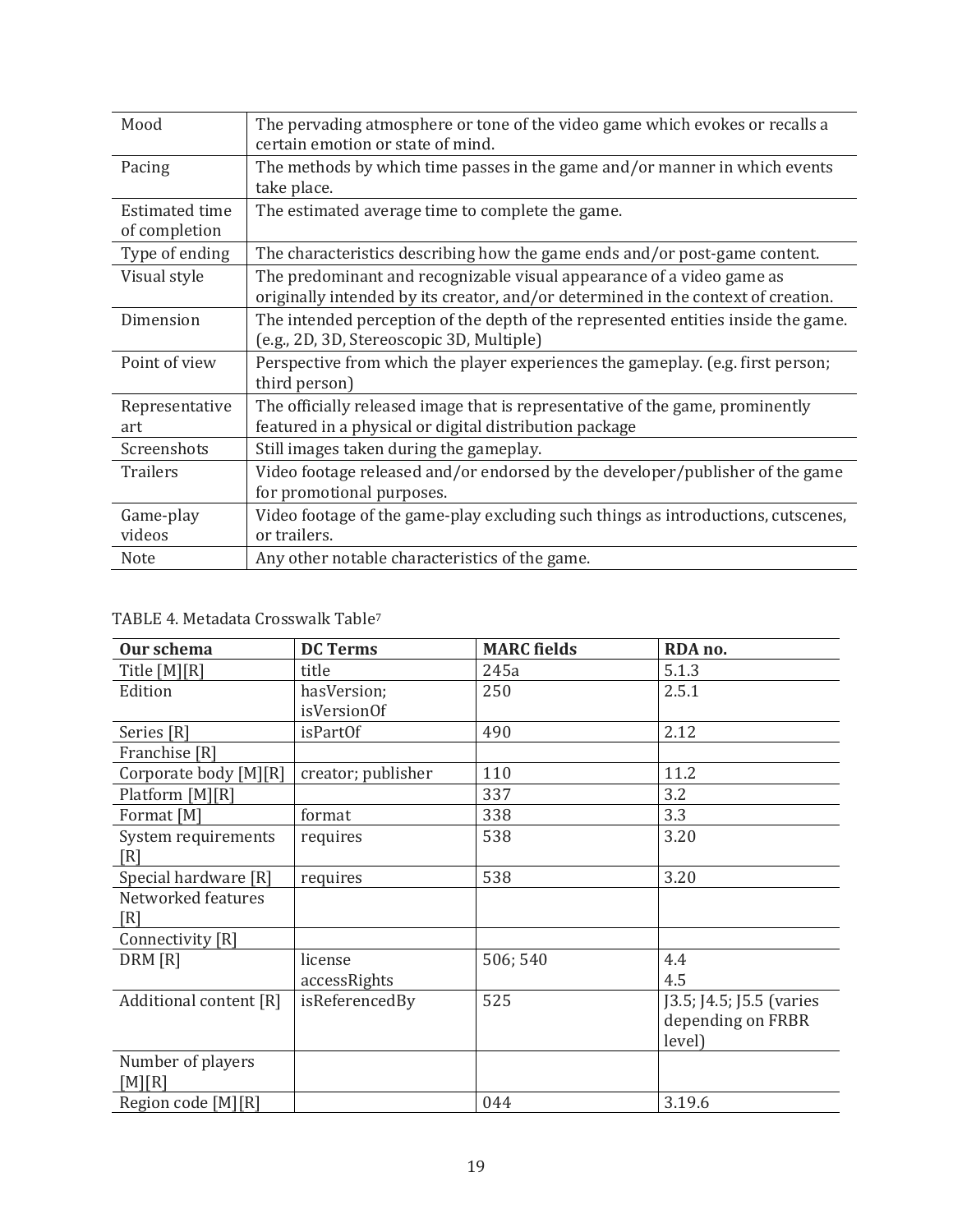| Language [R]           | language    | 041    | 6.11               |
|------------------------|-------------|--------|--------------------|
| Retail release date    | issued      | 260\$c | 2.8                |
| [M][R]                 |             |        |                    |
| Rating [R]             | audience    | 521    | 7.7                |
| Official website [R]   | relation    | 856u   | 4.6                |
| Price/MSRP [R]         |             | 365    | 4.2.1.3            |
| Award [R]              |             | 586    | 7.28               |
| Customization options  |             |        |                    |
| Packaging              |             | 300    | 3.4                |
| Genre [M][R]           | type        | 655    | 6.3                |
| Plot[R]                | abstract    | 520    | 7.10               |
| Summary                | abstract    | 520    | 7.10               |
| Theme [R]              | subject     | 650    | 13                 |
| Setting [R]            | coverage    | 651    |                    |
| Mood [R]               |             |        |                    |
| Pacing                 |             |        |                    |
| Estimated time of      |             |        | 7.22               |
| completion             |             |        |                    |
| Type of ending         |             |        |                    |
| Visual style [R]       |             | 650    |                    |
| Dimension              |             |        | 3.17.2 (for motion |
|                        |             |        | picture film)      |
| Point of view          |             |        |                    |
| Representative art [R] | description |        |                    |
| Screenshots [R]        | hasPart     |        | J3.5               |
|                        | relation    |        |                    |
| Trailers [R]           | relation    |        | J3.5               |
| Game-play videos [R]   | hasPart     |        | J3.5               |
|                        | relation    |        |                    |
| Note                   |             | 500    | 5.9                |

## Conclusion and Future Work

Video games are an important part of our cultural heritage. Games foster human expressiveness and reflect how we define ourselves in current history (Monnens et al., 2009). It is of utmost importance to organize, describe, and preserve this legacy for future generations. Our work from the past 3 years is only a start in pursuing this immense and critical research agenda.

This is an ongoing research effort; we continue to work on refining the elements and definitions to represent new types of games better. We also plan to continue to work on creating controlled vocabularies for the new metadata elements such as <connectivity>, <networked features>, and <additional content>, and revising the vocabularies for elements such as <format> and <theme>. In addition, there is a separate research stream to develop a metadata application profile based on CIDOC CRM (ICOM/CIDOC Documentation Standards Group, 2014), specifically targeted for game museums. This metadata profile will include a number of additional administrative elements as well as item-level descriptions (e.g., provenance, value, display record).

Even with a comprehensive list of metadata elements, there is still information that is not easy to represent. The complex relationships that exist among games (e.g., series, influences) are particularly tricky. To represent these relationships fully, the authors have been developing a conceptual model (Jett et al., in press). The revised metadata elements discussed in this article will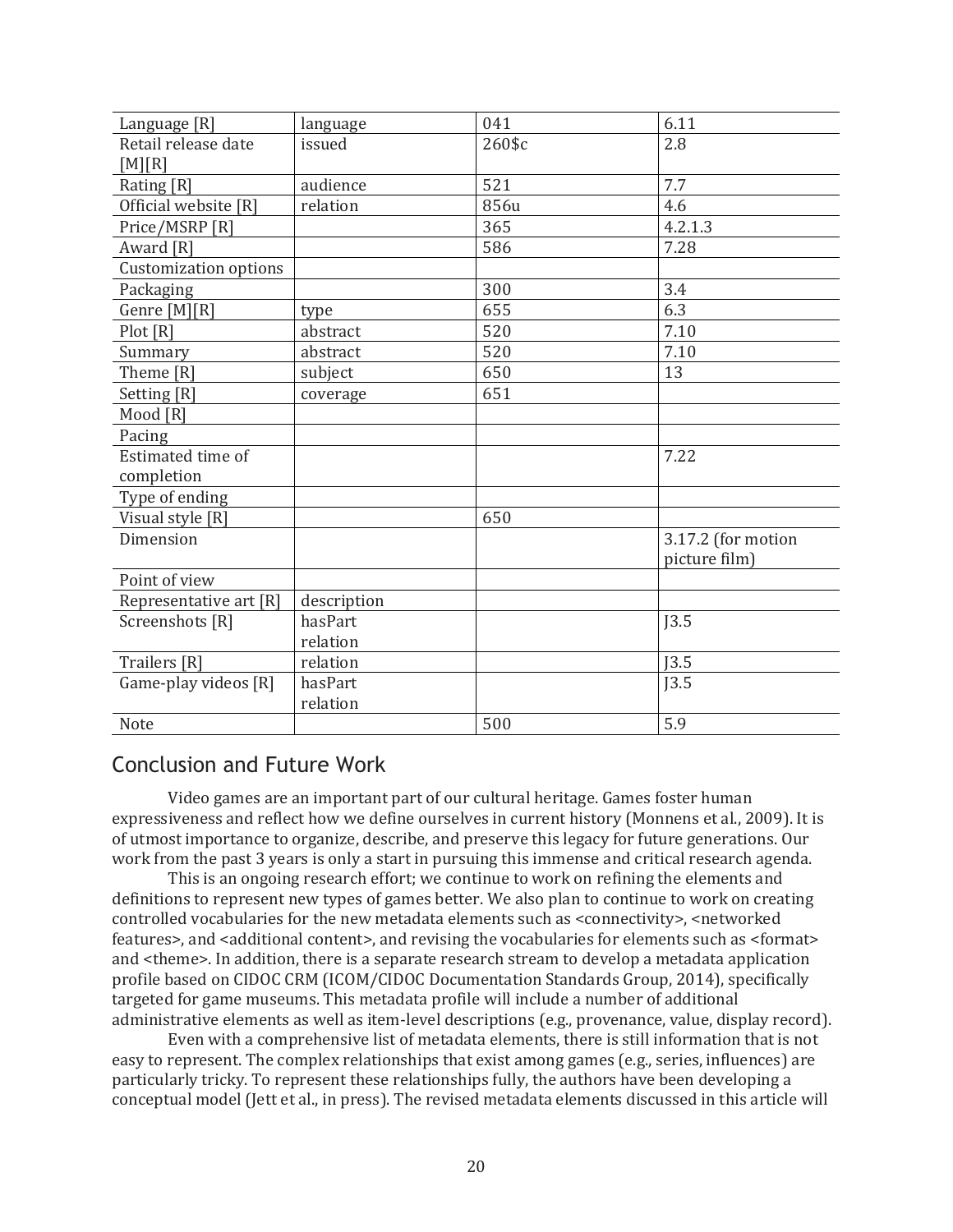be fully incorporated into the model. We expect that the conceptual model can be extended to represent ephemera and other materials related to games, such as action figures, artwork, and music, to create a robust and holistic representation of the video game domain that serves users' needs.

## Acknowledgements

We would like to thank everyone who participated in the interviews and survey and helped recruit participants by sharing our invitations. We extend special thanks to the students in the INFO498/INFX598 video game metadata courses for their valuable contributions in revising the interview and survey questions, and James Portnow at DigiPen for his help in recruiting survey participants. This research is supported by the Bridge Award from the Office of Research at the University of Washington.

## References

Beak, J., & Olson, H.A. (2011). Analysis of metadata schemas for children's libraries. In R.P. Smiraglia (Ed.), Proceedings from North American Symposium on Knowledge Organization (Vol. 3 pp. 1-12). Toronto, Canada: International Society for Knowledge Organization.

Bloomfield, M. (2001). Indexing: Neglected and poorly understood. Cataloging & Classification Quarterly, 33(1), 63-75.

Bruce, T.R., & Hillmann, D.I. (2004). The continuum of metadata quality: Defining, expressing, exploiting. In D. Hillmann & E. Westbrooks (Eds.), Metadata in practice (pp. 238-256). Chicago: American Library Association. Retrieved from http://ecommons.library.cornell.edu/handle/1813/7895

Cooper, A. (1999). The inmates are running the asylum. Indianapolis: Sams.

Crookes, D. (2012). British Library starts videogame website archive project. Retrieved from http://www.independent.co.uk/life-style/gadgets-and-tech/news/british-library-startsvideogame-websitearchive-project-6858507.html

Currier, S., Barton, J., O'Beirne, R., & Ryan, B. (2004). Quality assurance for digital learning object repositories: Issues for the metadata creation process. ALT-J Research in Learning Technology, 12(1), 5–20.

Donovan, A., Cho, H., Magnifico, C., & Lee, J.H. (2013). Pretty as a pixel: Issues and challenges in developing a controlled vocabulary for video game visual styles. In Proceedings of the 13th ACM/IEEE-CS Joint Conference on Digital Libraries (pp. 413-414). New York: ACM.

Funk, M.E., Reid, C.A., & McGoogan, L.S. (1983). Indexing consistency in Medline. Bulletin of the Medical Library Association, 71(2), 176-183.

Google. (2012). Understanding the modern gamer. Retrieved from http://www.thinkwithgoogle.com/research-studies/understanding-the-modern-gamer.html

Greenberg, J., Pattuelli, M.C., Parsia, B., & Robertson, W. D. (2001). Author-generated Dublin Core metadata for web resources: A baseline study in an organization. In Proceedings of the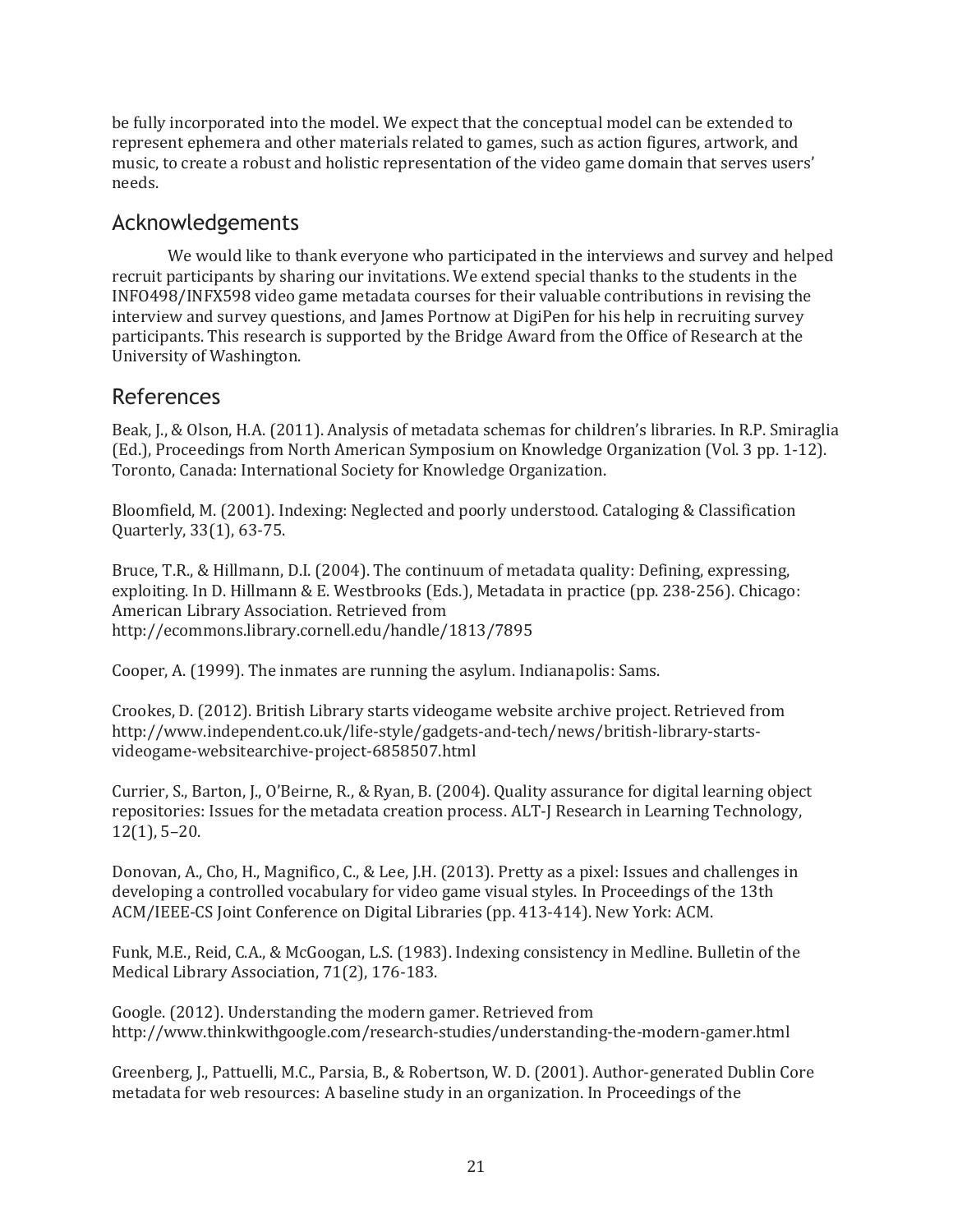International Conference on Dublin Core and Metadata Applications (pp. 38-46). Retrieved from http://www.nii.ac.jp/dc2001/proceedings/product/paper-06.pdf

Guy, M., Powell, A., & Day, M. (2004). Improving the quality of metadata in e-print archives. Ariadne, 38. Retrieved from http://www.ariadne.ac.uk/issue38/guy/

Hillmann, D.I. (2008). Metadata quality: From evaluation to augmentation. Cataloging & Classification Quarterly, 46(1), 65-80.

Hughes, A.V. & Rafferty, P. (2011). Inter-indexer consistency in graphic materials indexing at the National Library of Wales. Journal of Documentation, 67(1), 9-32.

ICOM/CIDOC Documentation Standards Group (2014). Definition of the CIDOC Conceptual Reference Model. Retrieved from http://www.cidoc-crm.org/docs/cidoc\_crm\_version\_5.1.2.pdf

IFLA Study Group on the FRBR, IFLA Section on Cataloging, Standing Committee. (2009). Functional requirements for bibliographic records: Final report. München, Germany: Saur Verlag.

Jett, J., Sacchi, S., Lee, J.H., & Clarke, R.I. (in press). A conceptual model for video games and interactive media. Submitted to Journal of the Association for Information Science and Technology.

Lee, J.H., Tennis, J.T., & Clarke, R.I. (2012). Domain analysis for a video game metadata schema: Issues and challenges. Theory and Practice of Digital Libraries, Lecture Notes in Computer Science, 7489, 280-285.

Lee, J.H., Cho, H., Fox, V., & Perti, A. (2013a). User-centered approach in creating a metadata schema for video games and interactive media. In Proceedings of the 13th ACM/IEEE-CS Joint Conference on Digital Libraries (pp. 229-238). New York: ACM.

Lee, J.H., Tennis, J.T., Clarke, R.I., & Carpenter, M. (2013b). Developing a video game metadata schema for the Seattle Interactive Media Museum. International Journal on Digital Libraries, 13(2), 105-117.

Lee, J.H., Clarke, R.I., & Perti, A. (2014a). Metadata for digitally distributed video games at the Seattle Interactive Media Museum. In N. Proctor & R. Cherry (Eds.), Museums and the Web 2014. Silver Spring, MD: Museums and the Web. Retrieved from http://mw2014.museumsandtheweb.com/paper/metadata-for-digital-video-games-at-the-seattle-

interactive-media-museum/

Lee, J.H., Karlova, N.A., Clarke, R.I., Thornton, K., & Perti, A. (2014b). Facet analysis of video game genres. In Proceedings of the iConference 2014 (pp. 125-139). iSchools.

Lee, J.H., Clarke, R.I., & Rossi, S. (in preparation). A qualitative investigation of users' video game information needs and behaviors.

McDonough, J., Olendorf, R., Kirschenbaum, M., Kraus, K., Reisde, D., Donahue, R., & Rojo, S. (2010). Preserving virtual worlds final report. Retrieved from http://hdl.handle.net/2142/17097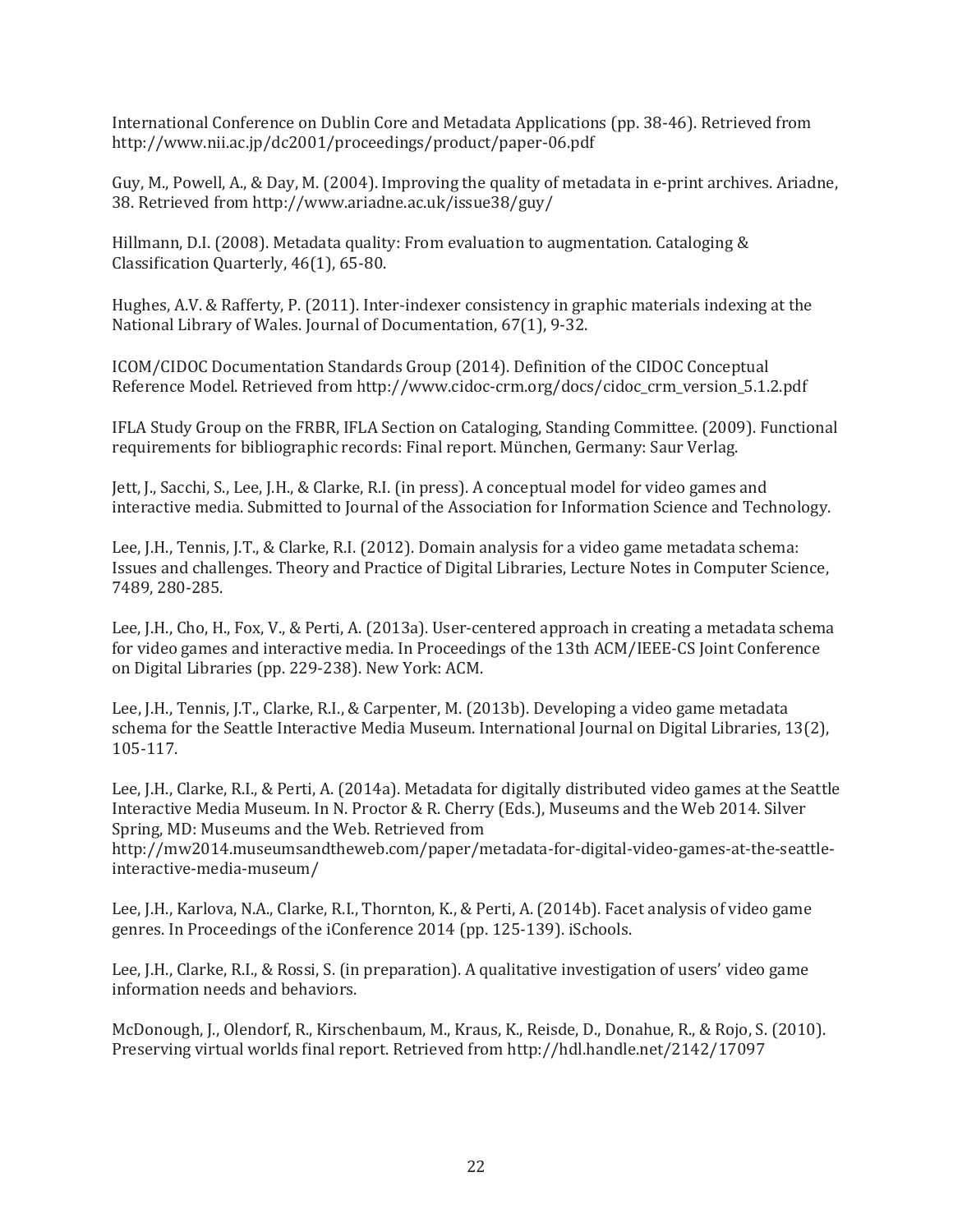Moen, W.E., Steward, E.L. &. McClure, C.R. (1997). The role of content analysis in evaluating metadata for the U.S. Government Information Locator Service: Results from an exploratory study. Retrieved from http://www.unt.edu/wmoen/publications/GILSMDContentAnalysis.htm

Monnens, D., Armstrong, A., Ruggill, J., McAllister, K., Vowell, Z., & Donahue, R. (2009). Before it's too late: A digital game preservation white paper. Retrieved from http://wiki.igda.org/images/a/ab/IGDA\_Game\_Preservation\_SIG\_-\_Before\_It's\_Too\_Late\_-\_A\_Digital\_Game\_Preservation\_White\_Paper.odt

National Information Standards Organization (NISO). (2007). A framework of guidance for building good digital collections. Bethesda, MD: NISO Press. Retrieved from http://www.niso.org/publications/rp/framework3.pdf

Newman, J. (2009). Save the videogame! The national videogame archive: Preservation, supersession and obsolescene. M/C Journal, 12(3). Retrieved from http://journal.mediaculture.org.au/index.php/mcjournal/article/viewArticle/167

Owens, T. (2012). Yes, the Library of Congress has video games: An interview with David Gibson. Retrieved from http://blogs.loc.gov/digitalpreservation/2012/09/yes-the-library-of-congress-hasvideo-games-aninterview-with-david-gibson/

Park, J. (2009). Metadata quality in digital repositories: A survey of the current state of the art. Cataloging & Classification Quarterly, 47(3/4), 213-228.

Shukair, G., Loutas, N., Peristeras, V., & Sklarß, S. (2013). Towards semantically interoperable metadata repositories: The asset description metadata schema. Computers in Industry, 64(1), 10- 18.

The Getty Research Institute. (n.d.) Art & Architecture Thesaurus Online. Retrieved from http://www.getty.edu/research/tools/vocabularies/aat/

Winget, M.A., & Sampson, W.W. (2011). Game development documentation and institutional collection development policy. In Proceedings of the ACM/IEEE Joint Conference on Digital Libraries (pp. 29-38).

## Appendix

#### *Interview Protocol*

Hi, I'm [name]. Thanks for agreeing to participate in our study. Today I'm going to ask you some questions about your video game preferences and habits. We want to know what you think about video games! Just to be clear, when we talk about video games, we mean everything from PC games, console games, online games, even games that you play on your smartphone or tablet. Our definition is very wide, and we don't want to leave anything out. If you're not sure if something you're thinking about is a "video game," feel free to ask. I'm going to be audio recording this interview just so we can remember what you said. The recording will be transcribed for analysis, but your name and any other identifying information will be removed.

Any questions before we begin?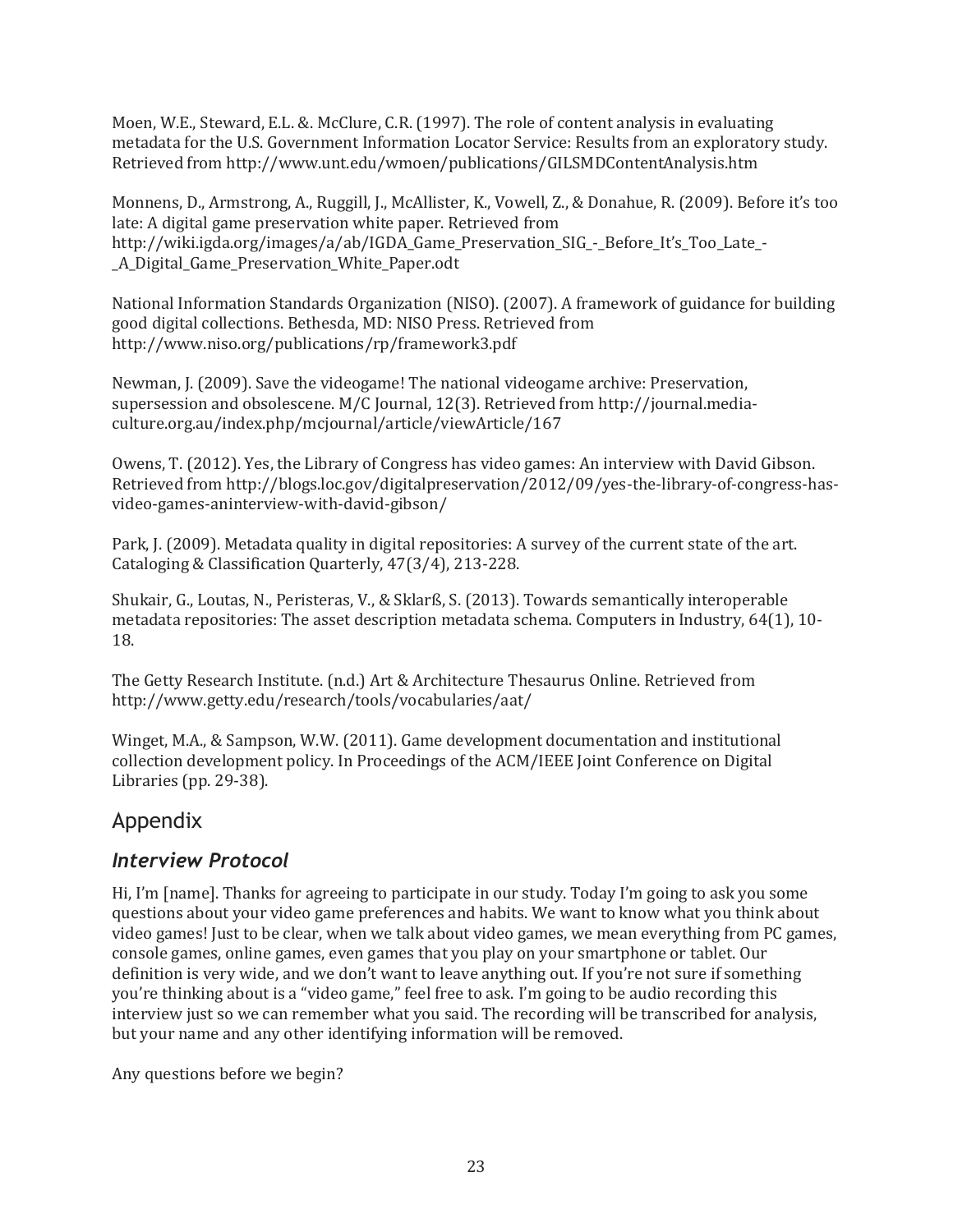Before we dive into the questions about games, I'd like to ask you a few basic questions:

- In what year were you born?
- What is your profession?
- Do you identify with any particular ethnicity?

Now I'd like to ask you some questions about playing video games:

- What are your all-time favorite video games?
- Why are these games your favorite?
- What game-playing devices do you currently own?
- What systems/consoles/devices have you used in the past that you no longer use?
- Approximately how long have you been playing video games?
- How often do you play video games?
- How long do you usually play games in a single session?
- Of the time you spend playing video games, what percentage is spent playing alone versus playing with other people?
- Where do you usually play games?
- Why do you play video games?
- What percentage of your video game collection consists of physical games versus digital games?
- Between physical and digital games, which do you prefer and why?
- What percentage of your video game collection do you actively use?

[If applicable] Now I'd like to ask you some questions about physical video games:

- How many different physical video games do you play in an average week?
- Approximately how many physical video games do you currently own?
- Where do you usually acquire physical video games?
- What percentage of your physical video games did you acquire new vs. used?
- How often do you acquire physical video games?
- How do you learn about physical video games?
- How do you usually organize your physical video game collection?
- What do you do when you are no longer interested in a physical video game?

[If applicable] Now I'd like to ask you some questions about digital video games:

- How many different digital video games do you play in an average week?
- How many digital video games have you downloaded, streamed or accessed in the last month?
- From which sources do you usually acquire digital video games?
- How do you learn about new digital video games?
- How do you organize your digital video game collection?
- What do you do when you are no longer interested in a digital video game?
- What percentage of your digital collection is only available digitally (meaning the game was never physically published in cartridges, disc, etc.)?

Finally, I'd like to ask you some questions about how you find information about video games:

- Which websites or related resources do you visit to find more information about video games?
- What do you use these websites or related resources for?
- Which of the websites you mentioned do you find most useful when looking for information about games?
- Please tell us why you find that website most useful: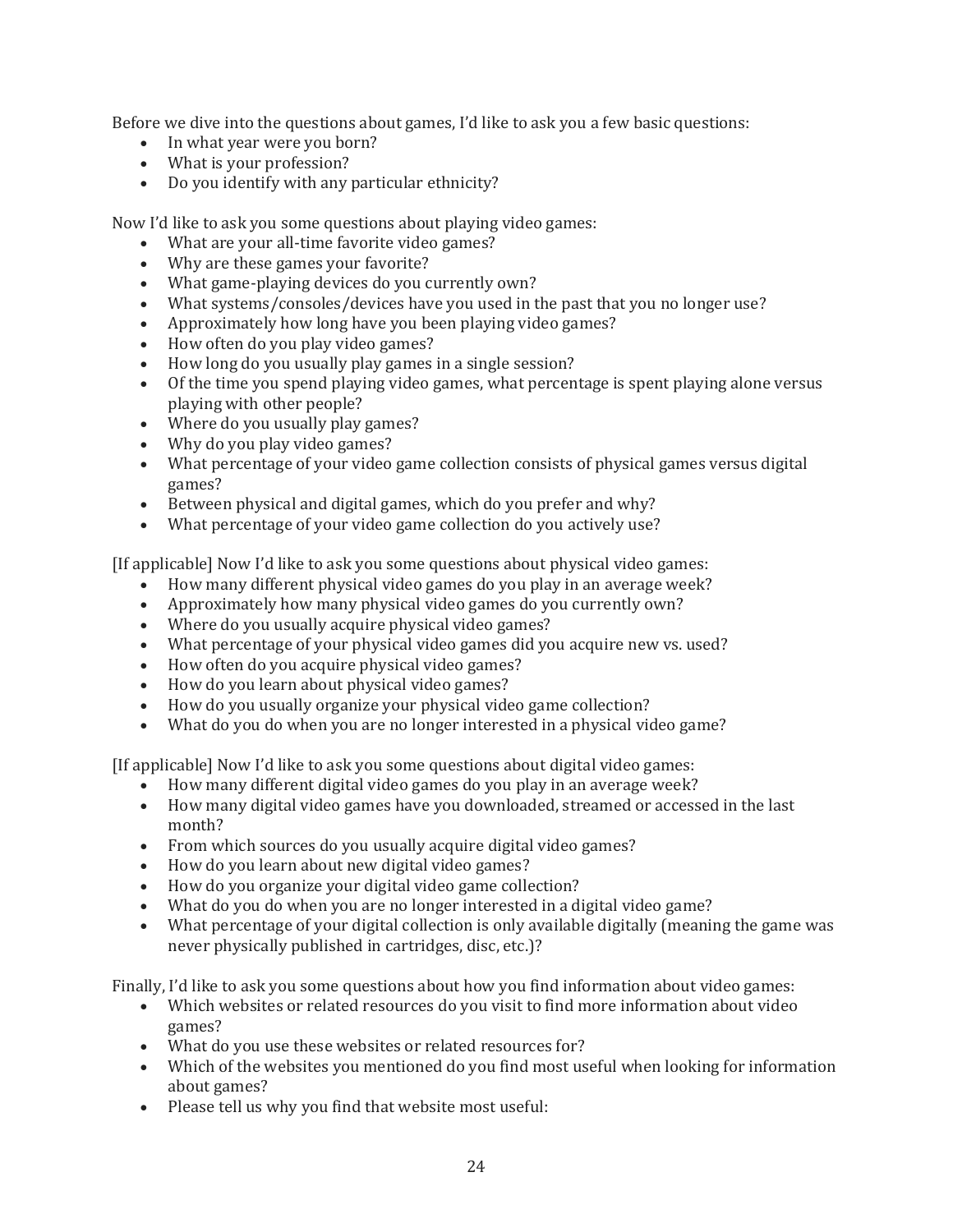- What information about games is most useful to you for games that you are currently playing and when you are looking for new games to play?
- Is there any other game-related information that is useful to you?
- Looking over the metadata elements, which of those elements do you think would be useful to you in an information system for video games (such as a database or website)?
- Are there any that you think would be not useful or problematic?

That's all the questions I have for you. Is there anything else you'd like to add?

#### *Relevant Questions from the Survey Questionnaire*

[Q21] What information about games is most useful to you for games that you are currently playing and when you are looking for new games to play?

|                                                                                                                                      | Useful for<br>games that you<br>are currently<br>playing | Useful for<br>deciding which<br>new games to<br>play |
|--------------------------------------------------------------------------------------------------------------------------------------|----------------------------------------------------------|------------------------------------------------------|
| title                                                                                                                                | $\Box$                                                   | $\Box$                                               |
| alternative title                                                                                                                    | $\Box$                                                   | $\Box$                                               |
| edition (e.g., collector's edition, limited edition)                                                                                 | $\Box$                                                   | $\Box$                                               |
| format (e.g., cartridge, disc, born-digital)                                                                                         | П                                                        | $\Box$                                               |
| series (e.g., Final Fantasy, Halo)                                                                                                   | $\Box$                                                   | $\Box$                                               |
| franchise/universe (e.g., Final Fantasy Franchise including<br>Final Fantasy series, Crystal Chronicles, Kingdom Hearts,<br>$etc.$ ) | $\Box$                                                   | $\Box$                                               |
| platform (e.g., PlayStation 3, Xbox 360, Nintendo 3DS)                                                                               | $\Box$                                                   | $\Box$                                               |
| developer (e.g., Bungie for Halo)                                                                                                    | $\Box$                                                   | $\Box$                                               |
| publisher (e.g., Microsoft Studios for Halo)                                                                                         | $\Box$                                                   | $\Box$                                               |
| distributor (e.g., Steam)                                                                                                            | $\Box$                                                   | $\Box$                                               |
| special hardware (e.g., motion controller, gaming headset)                                                                           | $\Box$                                                   | $\Box$                                               |
| online capabilities (e.g., playing the game online,<br>downloading additional features)                                              | $\Box$                                                   | $\Box$                                               |
| system requirements (e.g., memory, software version)                                                                                 | $\Box$                                                   | $\Box$                                               |
| game credits (i.e., list of people who contributed to creating<br>the game)                                                          | $\Box$                                                   | $\Box$                                               |
| official website                                                                                                                     | $\Box$                                                   | $\Box$                                               |
| price/MSRP                                                                                                                           | $\Box$                                                   | $\Box$                                               |
| retail release date                                                                                                                  | $\Box$                                                   | $\Box$                                               |
| packaging information (i.e., what is included in the game<br>package)                                                                | $\Box$                                                   | $\Box$                                               |
| number of players                                                                                                                    | $\Box$                                                   | $\Box$                                               |
| rating (i.e., ESRB)                                                                                                                  | $\Box$                                                   | $\Box$                                               |
| purpose (e.g., education, entertainment)                                                                                             | $\Box$                                                   | $\Box$                                               |
| customization options (e.g., for characters, levels)                                                                                 | $\Box$                                                   | $\Box$                                               |
| difficulty levels                                                                                                                    | $\Box$                                                   | $\Box$                                               |
| achievements/awards/trophies                                                                                                         | $\Box$                                                   | $\Box$                                               |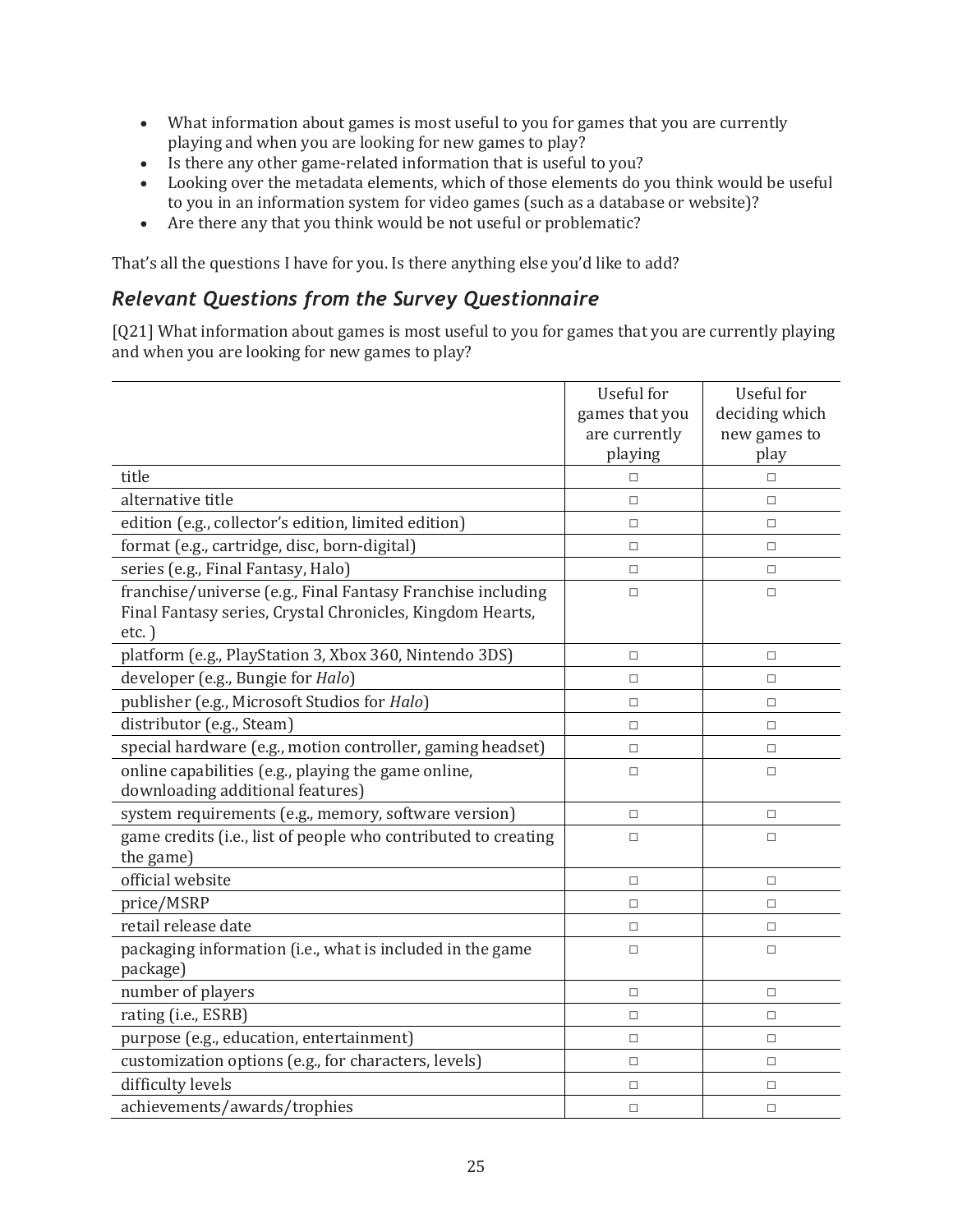| region (e.g., North America (NTSC-U/C), Japan and Asia<br>$(NTSC-J))$                            | $\Box$ | $\Box$ |
|--------------------------------------------------------------------------------------------------|--------|--------|
| language                                                                                         | П      | П      |
| identifier (i.e., unique identifiers for the games such as<br>barcode, ASIN)                     | $\Box$ | $\Box$ |
| box art/cover                                                                                    | $\Box$ | $\Box$ |
| screenshots                                                                                      | п      | П      |
| trailers                                                                                         | □      | □      |
| gameplay videos                                                                                  | П      | $\Box$ |
| genre/gameplay (e.g., Action, Strategy, Puzzle)                                                  | П      | $\Box$ |
| style (i.e., more detailed categories of genre such as<br>Platformer, Action RPG, Tower defense) | $\Box$ | $\Box$ |
| plot/narrative (e.g., Protagonist explores world, Characters<br>prevent apocalypse)              | $\Box$ | $\Box$ |
| theme (e.g, fantasy-princess, supernatural-zombies)                                              | $\Box$ | $\Box$ |
| setting (e.g., nature, schools, modern)                                                          | $\Box$ | П      |
| mood/affect (e.g., dark, humorous, quirky)                                                       | П      | $\Box$ |
| temporal aspect (e.g., real-time, time travel, time<br>manipulation)                             | $\Box$ | $\Box$ |
| presentation (e.g., 2D, 3D, side-scrolling)                                                      | $\Box$ | П      |
| point of view (e.g., first person, third person)                                                 | п      | П      |
| references to historical events (e.g., World War II, The<br>American Civil War)                  | $\Box$ | $\Box$ |
| type of ending (e.g., new game+, multiple endings)                                               | $\Box$ | $\Box$ |
| visual style (e.g., retro, anime/manga, realistic)                                               | $\Box$ | $\Box$ |

[Q22]Is there any other game-related information that is useful to you? Please write your answer here:

## *List of Sample Games*

| <b>Game Title</b>                  | <b>Platform</b>             | <b>Developer</b>             |  |
|------------------------------------|-----------------------------|------------------------------|--|
| Agricola                           | iOS app (iPad)              | Playdek, Inc.                |  |
| <b>Bakery Story</b>                | iOS app (iPhone)            | TeamLava                     |  |
| BANG! [HD] the Official Video Game | iOS app (iPad)              | SpinVector S.p.A.            |  |
| Barry's Bad Night                  | Flash-based                 | danthemilk                   |  |
| <b>Bioshock Infinite</b>           | Xbox 360                    | <b>Irrational Games</b>      |  |
| <b>Bubble Witch Saga</b>           | iOS app (iPhone)            | King.com Limited             |  |
| Bubsy In: Claws Encounters of the  | Super Nintendo              | Accolade                     |  |
| <b>Furred Kind</b>                 | <b>Entertainment System</b> |                              |  |
| <b>Bully: Scholarship Edition</b>  | Xbox 360                    | Rockstar Vancouver           |  |
| Call of Duty: Black Ops II         | Xbox 360                    | Treyarch                     |  |
| Candy Crush Saga                   | iOS app (iPhone)            | King.com Limited             |  |
| Castlevania: Order of Ecclesia     | Nintendo DS                 | Konami                       |  |
| Catan HD                           | iOS app (iPad)              | <b>USM</b>                   |  |
| Caylus                             | iOS app (iPad)              | <b>Big Daddy's Creations</b> |  |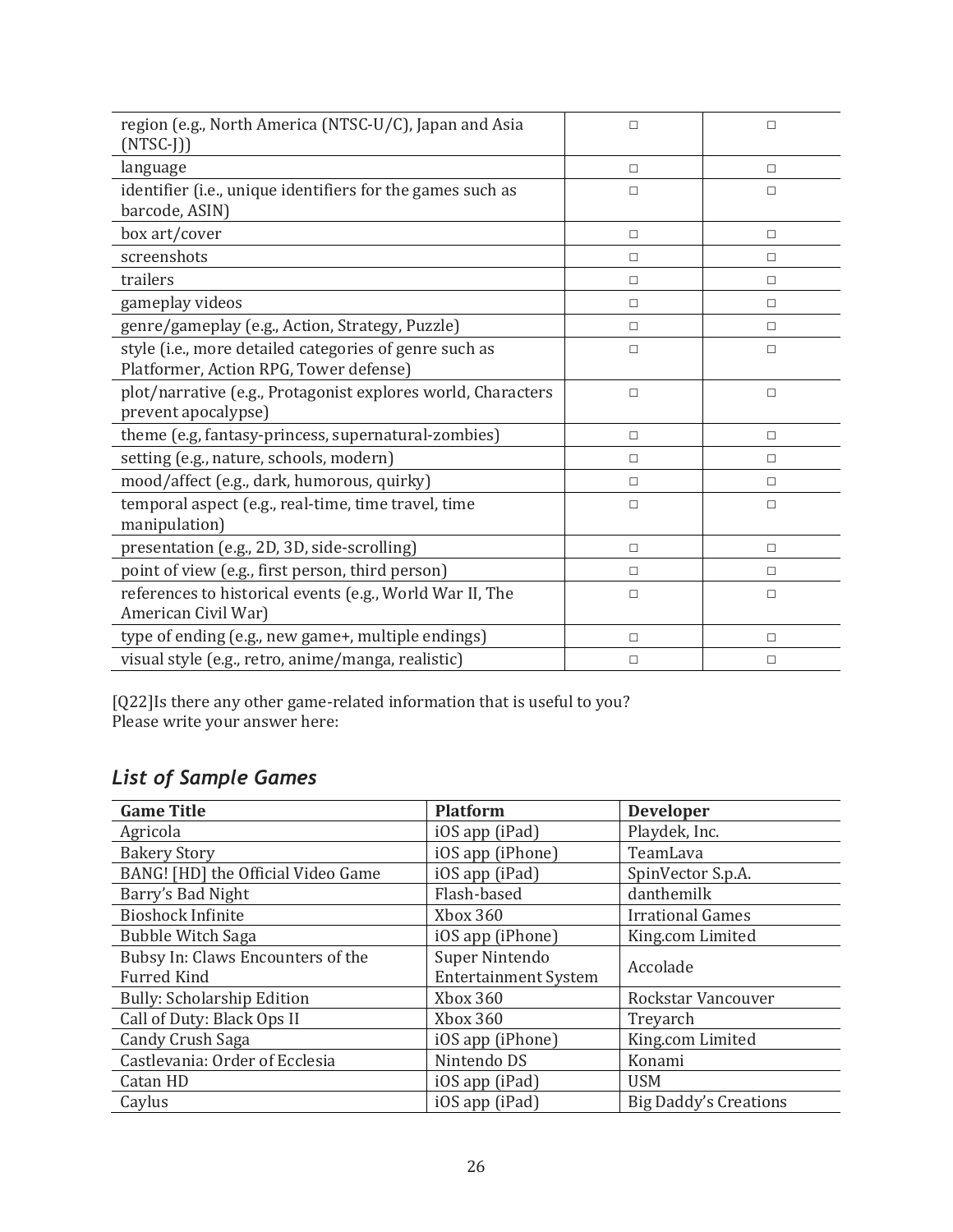| Champions of Norrath: Return to Arms   | <b>PlayStation 2</b>                          | Snowblind Studios                  |
|----------------------------------------|-----------------------------------------------|------------------------------------|
| Commander Keen: Aliens Ate My          |                                               |                                    |
| Babysitter!                            | iD Software Inc.<br>PC DOS                    |                                    |
| Condemned: Criminal Origins            | Xbox 360                                      | Monolith Productions, Inc.         |
| Dance Central                          | Xbox 360                                      | Harmonix                           |
| Dead Space                             | Xbox 360                                      | <b>EA Redwood Shores</b>           |
| <b>Jump Super Stars</b>                | Nintendo DS                                   | Ganbarion                          |
| Donkey Kong Country                    | Super Nintendo                                | Rare LTD                           |
| Dots: A Game About Connecting          | Android                                       | Playdots, Inc.                     |
| Dragon Age II                          | PC Windows                                    | <b>BioWare</b>                     |
| Dragon Ball Z: Legend of the Super     |                                               |                                    |
| Saiyan                                 | Super Nintendo<br><b>Entertainment System</b> | Bandai                             |
|                                        |                                               |                                    |
| DragonGem                              | Android                                       | <b>ITREEGAMER</b>                  |
| Digimon Adventure 02: D-Terminal       | D-Terminal                                    | Bandai                             |
| Dungeons & Dragons Online              | PC download                                   | Turbine, Inc.                      |
| Eternal Darkness: Sanity's Requiem     | Nintendo GameCube                             | <b>Silicon Knights</b>             |
| Fallout 3                              | Xbox 360                                      | Bethesda                           |
| Final Fantasy Tactics: The War of the  | iOS app (iPad)                                | Square Enix Inc.                   |
| Lions for iPad                         |                                               |                                    |
| <b>LINE Fluffy Diver</b>               | iOS (iPhone)                                  | <b>LINE Corporation</b>            |
| Gabriel Knight 3: Blood of the Sacred, | PC Windows                                    | Sierra Studios                     |
| <b>Blood of the Damned</b>             |                                               |                                    |
| <b>Ghost Trick: Phantom Detective</b>  | iOS app (iPad)                                | Capcom                             |
| Grid Game                              | Flash-based                                   | Mark James                         |
| Inindo: Way of the Ninja               | Super Nintendo                                | Koei                               |
| InSpheration                           | Flash-based                                   | Puzzle Lab                         |
| Juniper's Knot                         | PC download                                   | Dischan Media                      |
| Kumo Lumo                              | iOS app (iPhone)                              | Chillingo                          |
| Mario Teaches Typing 2                 | PC Windows                                    | <b>Brainstorm</b>                  |
| Mass Effect 2                          | Xbox 360                                      | Bioware                            |
| Minesweeper Classic                    | Android                                       | <b>IT Benefit</b>                  |
| Neverwinter                            | PC download                                   | Cryptic Studios                    |
| No One Lives Forever 2: A Spy in       | PC Windows                                    | Monolith Productions, Inc.         |
| H.A.R.M.'s Way                         |                                               |                                    |
| Phoenix Wright: Ace Attorney Trilogy   | iOS app (iPad)                                | Capcom                             |
| HD                                     |                                               |                                    |
| Physicus                               | PC Windows                                    | Ruske & Pühretmaier                |
|                                        |                                               | <b>Edutainment GmbH</b>            |
| Planetarian                            | iOS app (iPad)                                | VisualArts Co., Ltd.               |
| Plants vs. Zombies HD                  | iOS app (iPad)                                | PopCap                             |
| Puyo Puyo Fever 2                      | Nintendo DS                                   | Sega                               |
| Rayman Origins                         | <b>PlayStation 3</b>                          | <b>Ubisoft Montpellier Studios</b> |
| Reiner Knizia's Tigris & Euphrates     | iOS app (iPad)                                | Codito Development Inc.            |
| Resident Evil 6                        | Xbox 360                                      | Capcom                             |
| Robot Unicorn Attack                   | Flash-based                                   | [adult swim] games                 |
| The Sims FreePlay                      | Android                                       | <b>EA Swiss Sarl</b>               |
| 1080° Snowboarding                     | Nintendo 64                                   | Nintendo EAD                       |